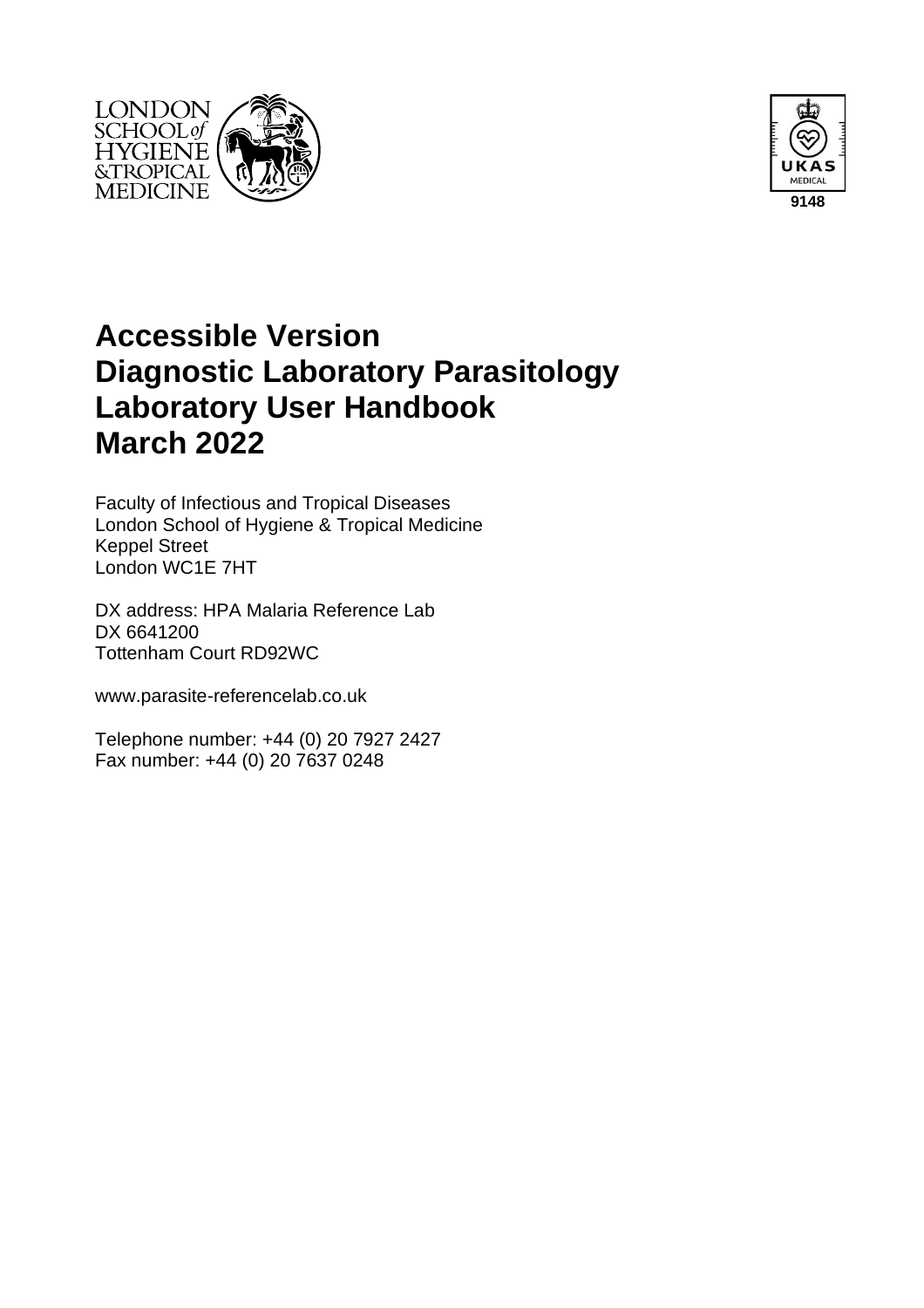## Contents

| Α.            |  |
|---------------|--|
| 1.            |  |
| 2.            |  |
| 3.            |  |
| 4.            |  |
| 5.            |  |
| В.            |  |
| $\mathbf 1$ . |  |
| 2.            |  |
| 3.            |  |
| 4.            |  |
| 5.            |  |
| C.            |  |
| 1.            |  |
| 2.            |  |
| 3.            |  |
| 4.            |  |
| 5.            |  |
| 6.            |  |
| 7.            |  |
| 8.            |  |
| 9.            |  |
| D.            |  |
| 1.            |  |
| 2.            |  |
| 3.            |  |
|               |  |
|               |  |
|               |  |
|               |  |
|               |  |
|               |  |
|               |  |
|               |  |
|               |  |
|               |  |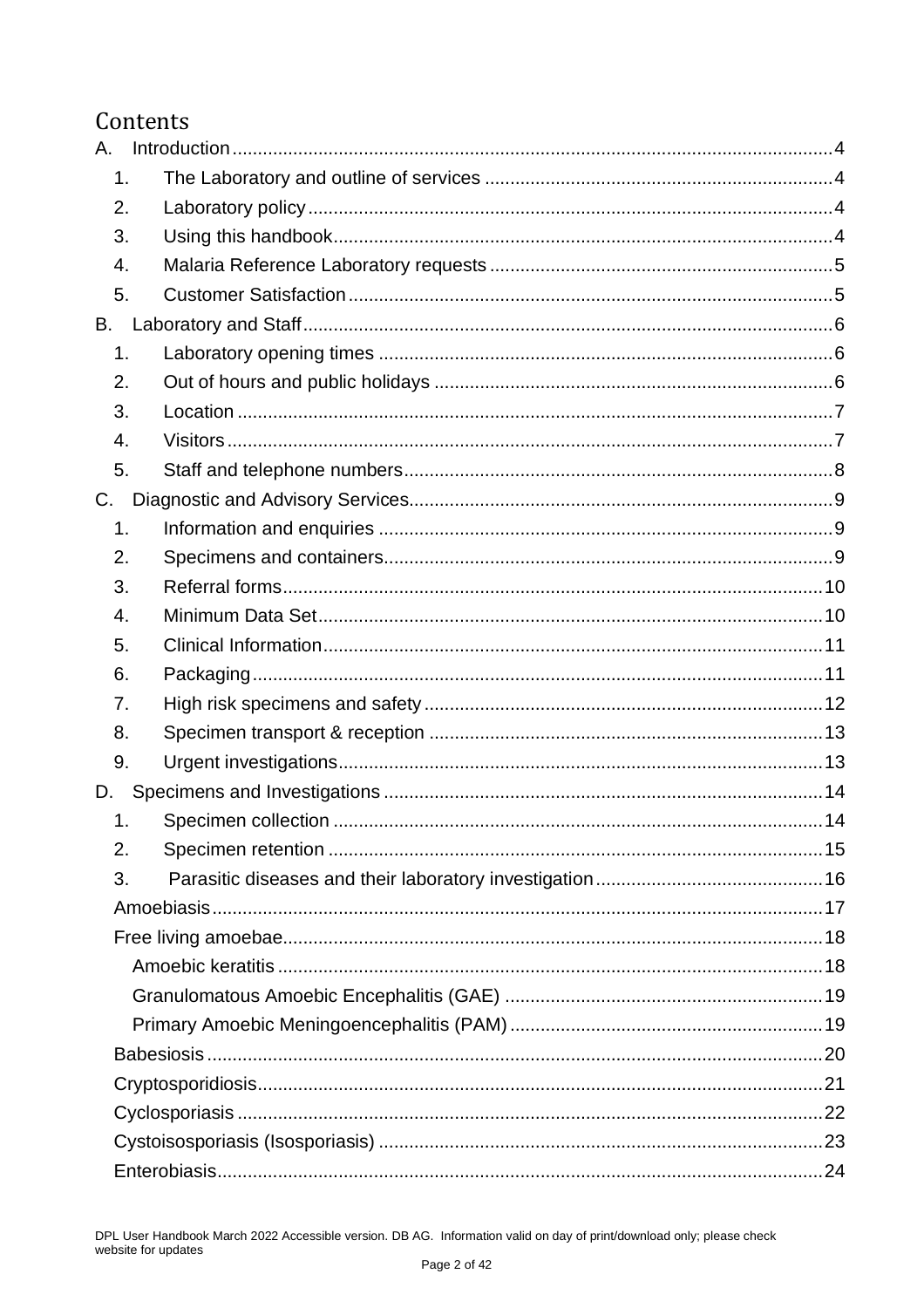| Intestinal parasitic infections with helminths and protozoa (general)29 |  |
|-------------------------------------------------------------------------|--|
|                                                                         |  |
|                                                                         |  |
|                                                                         |  |
|                                                                         |  |
|                                                                         |  |
|                                                                         |  |
|                                                                         |  |
|                                                                         |  |
|                                                                         |  |
|                                                                         |  |
|                                                                         |  |
|                                                                         |  |
|                                                                         |  |
|                                                                         |  |
|                                                                         |  |
|                                                                         |  |
|                                                                         |  |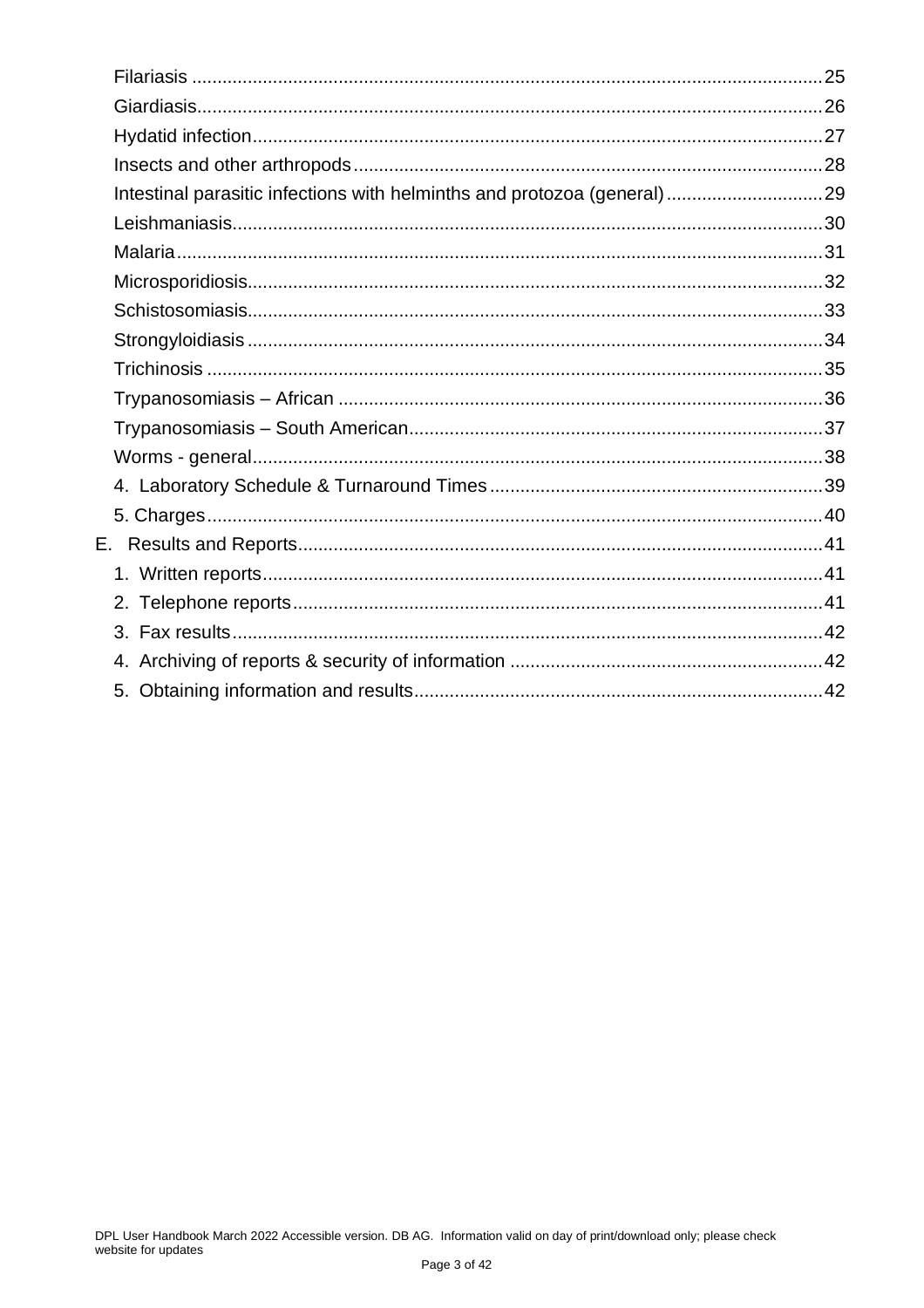## <span id="page-3-0"></span>A. Introduction

#### <span id="page-3-1"></span>**1. The Laboratory and outline of services**

The Diagnostic Parasitology Laboratory is an ISO 15189:2012 UKAS accredited medical laboratory (number 9148) based at the London School of Hygiene and Tropical Medicine, which is itself a centre of excellence for scientific research and postgraduate education. The Parasitology Laboratory provides a reference facility offering a wide range of parasitological investigations for enteric parasites, blood parasites and acanthamoebae. We also offer technical advice on methodology and laboratory procedures.

The services above are offered to all hospitals, NHS and UK Health Security Agency (UK HSA) laboratories, General Practitioners and private medical laboratories throughout the UK and abroad. The Parasitology Laboratory also has considerable expertise in the diagnosis of parasites of non-human primates and offers this service to veterinary practitioners.

Advice on the investigation of malaria and other parasitological diseases is always available; technical teaching sessions can also be arranged for small or large groups.

The laboratory processes over 2000 specimens annually and participates in the NEQAS quality assurance schemes for blood and faecal parasitology.

Please note that all parasitology serology is performed at Clinical Parasitology, Health Services Laboratory (HSL), LLP Analytics at the Hospital for Tropical Diseases, see page 15 for contact details.

Please note that entomology investigations are conducted by the LSHTM Medical Entomologist and are not within the scope of accreditation of the Diagnostic Parasitology Laboratory.

#### <span id="page-3-2"></span>**2. Laboratory policy**

Our policy is to offer a first class diagnostic and reference facility for parasitic infections. We are also strongly committed to active research into parasites and their diagnosis and to the provision of training for pathology staff, other healthcare professionals and those working in the control of infectious diseases.

#### <span id="page-3-3"></span>**3. Using this handbook**

This handbook is designed to aid and advise the user on the appropriate use of the facilities to include diagnostic, teaching and advisory services. The sections are indexed to assist in understanding the structure of the laboratory, identification of staff, the diagnostic and advisory services offered and the specimens and investigations carried out by the laboratory.

Parasites and diseases are listed alphabetically and each section gives an outline of the specimens required for investigation and the tests carried out. This is not an exhaustive list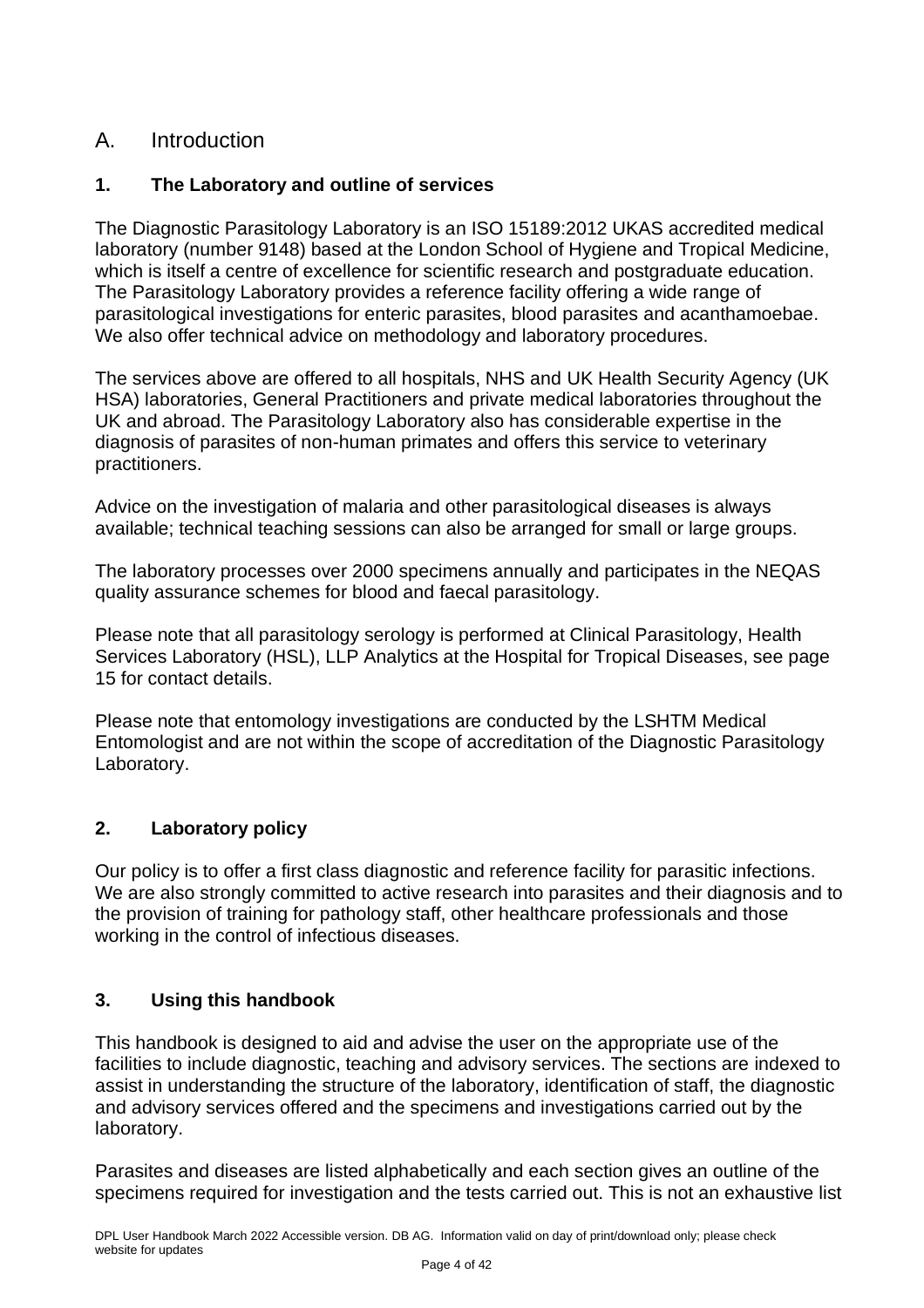and users not finding a specific requirement should contact the laboratory for help and advice. Further copies of this handbook can be downloaded from the DPL website at [www.parasite-referencelab.co.uk](http://www.parasite-referencelab.co.uk/)

where referral forms and other useful information and related links can also be found.

#### <span id="page-4-0"></span>**4. Malaria Reference Laboratory requests**

The UK HSA Malaria Reference Laboratory is also located in the same department and will deal with all malaria requests. A separate handbook is available to download from the MRL website at [www.malaria-reference.co.uk](http://www.malaria-referenece.co.uk/)

Specimens for malaria diagnosis should be sent to the Malaria Reference Laboratory where they will be dealt with appropriately.

Please note that malaria serology is performed at Clinical Parasitology (HSL), LLP Analytics at the Hospital for Tropical Diseases, see page 15 for contact details.

#### <span id="page-4-1"></span>**5. Customer Satisfaction**

We encourage users of our services to make any suggestions with regard to quality improvement and customer satisfaction. Suggestions, queries or complaints should be made to:-

Dawn Britten, Quality Manager Email address: [Dawn.Britten@lshtm.ac.uk](mailto:Dawn.Britten@lshtm.ac.uk)

And or

Claire Rogers, Principal BMS. Email address: [Claire.Rogers@lshtm.ac.uk](mailto:Claire.Rogers@lshtm.ac.uk)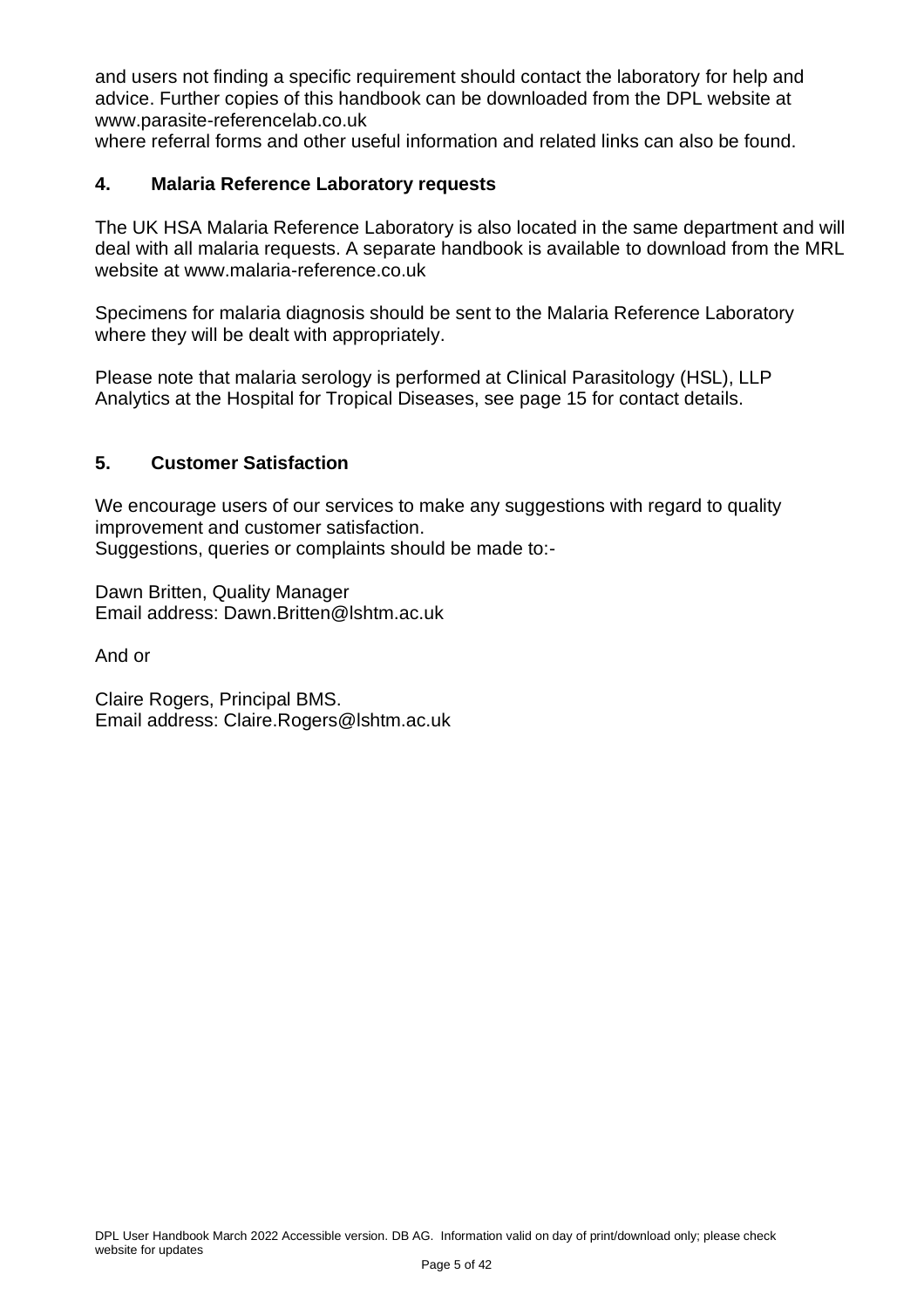## <span id="page-5-0"></span>B. Laboratory and Staff

#### <span id="page-5-1"></span>**1. Laboratory opening times**

The diagnostic laboratory is open between the hours of: -

Monday to Friday 8:00 am to 5:00 pm

when staff are available for advice, information, specimen reception and processing.

Most routine specimens are sent to us by post or the DX system, any urgent specimens are usually delivered by courier and accepted during the hours stated**.** 

#### **Please telephone urgent requests prior to despatch to inform us of their impending arrival and priority status.**

#### <span id="page-5-2"></span>**2. Out of hours and public holidays**

We offer foremost a reference facility and therefore do not provide an on-call service. The majority of specimens we receive will have had a preliminary diagnosis made by the sender or primary laboratory and so are usually non-urgent. The laboratory is usually closed on public holidays; when there is an extended holiday period, for example Christmas and New Year, limited cover is arranged to deal with non–urgent postal specimens, and all users are informed of these arrangements prior to the holidays. Any specimens delivered to the Diagnostic Parasitology Laboratory out of normal hours and where no prior arrangement with us has been made will be held and dealt with the next working day.

Where urgent diagnosis is required out of normal hours for malaria, Babesia or African trypanosomiasis only, specimens should be referred to: -

Clinical Parasitology at HSL, LLP Analytics at the Hospital for Tropical Diseases, telephone number: 0845 155 5000 (UCLH switchboard) and ask for the on-call Biomedical Scientist in Parasitology.

#### **Please note that this service will incur a charge.**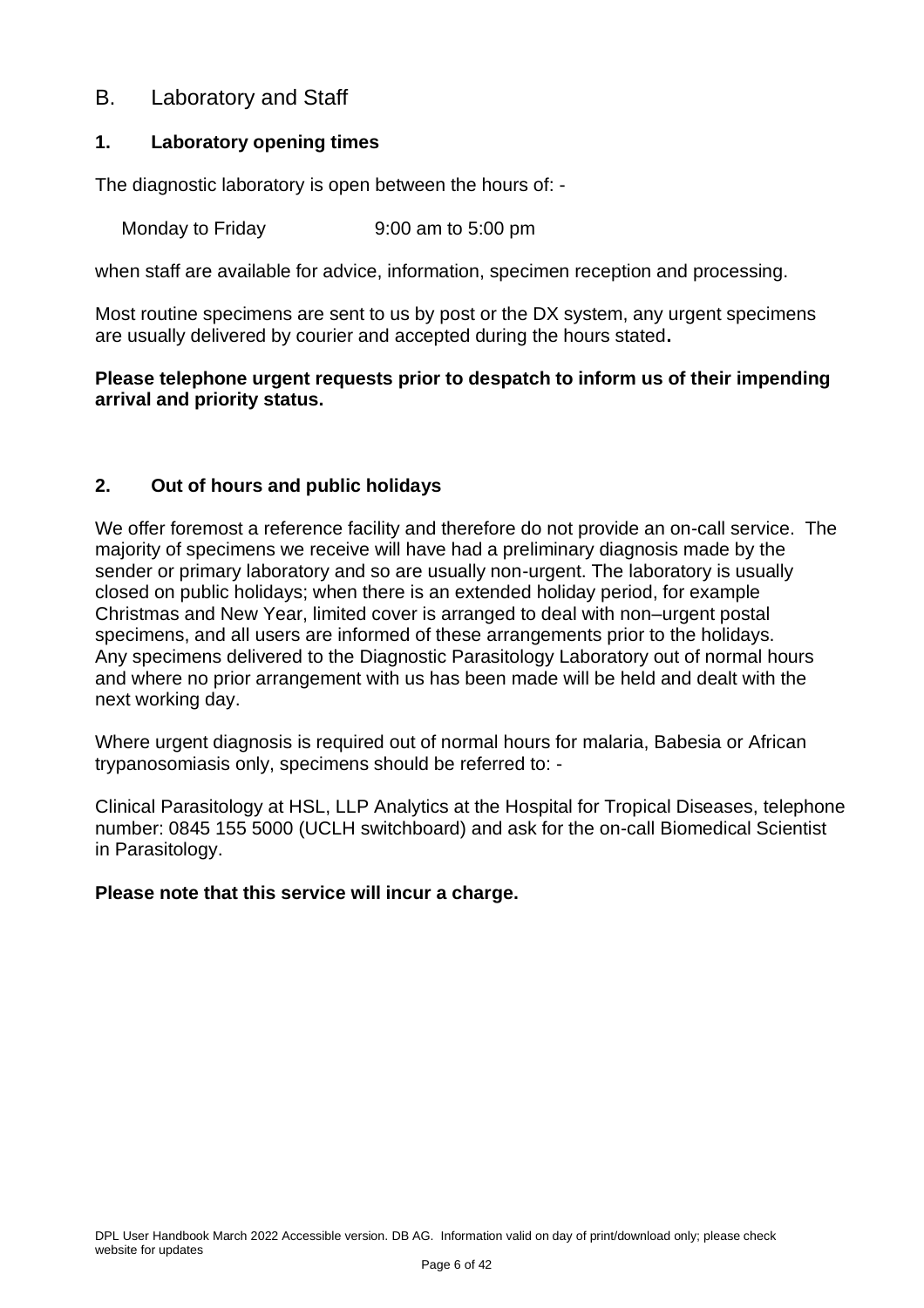#### <span id="page-6-0"></span>**3. Location**

The LSHTM is situated close to Tottenham Court Road, Goodge Street and Russell Square underground stations and is a 10 minute walk from Euston Main line station. Car parking is very restricted in the local area. The LSHTM has no parking facilities of its own.

| A map of the Bloomsbury area, showing the location of the London School of Hygiene and Tropical Medicine. On Keppel street, in between Gower street and Malet street and at right angle between the British Museum and Senate<br>House. |
|-----------------------------------------------------------------------------------------------------------------------------------------------------------------------------------------------------------------------------------------|
|                                                                                                                                                                                                                                         |
|                                                                                                                                                                                                                                         |
|                                                                                                                                                                                                                                         |
|                                                                                                                                                                                                                                         |
|                                                                                                                                                                                                                                         |
|                                                                                                                                                                                                                                         |
|                                                                                                                                                                                                                                         |
|                                                                                                                                                                                                                                         |
|                                                                                                                                                                                                                                         |
|                                                                                                                                                                                                                                         |
|                                                                                                                                                                                                                                         |
|                                                                                                                                                                                                                                         |
|                                                                                                                                                                                                                                         |
|                                                                                                                                                                                                                                         |

## <span id="page-6-1"></span>**4. Visitors**

Visitors who have arranged an appointment should report to the reception desk in the LSHTM entrance foyer, reception staff will then inform the laboratory of their arrival. Please note that we are not able to see members of the general public and all patient referrals must be made by a registered health professional to the Hospital for Tropical Diseases, where the clinical service is delivered. There are no clinics at LSHTM.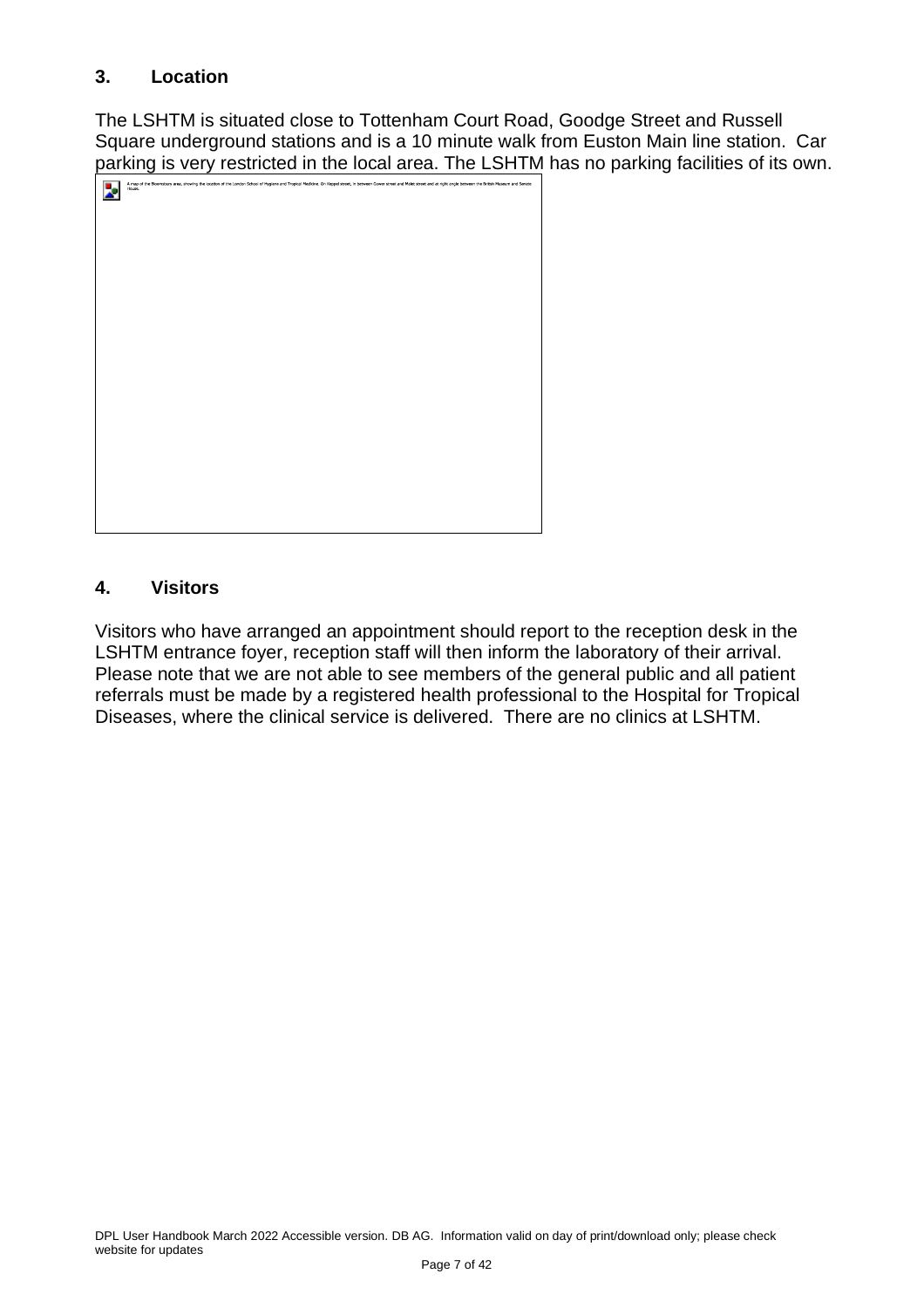#### <span id="page-7-0"></span>**5. Staff and telephone numbers**

Each of the following staff member has a role, position, name and telephone number described:

- 1. Director, Consultant Parasitologist, Professor P L Chiodini, 020 7927 2427
- 2. Biomedical Scientists
	- a) Principal BMS, Head of Teaching & Diagnostics Unit, Claire Rogers, 020 7927 2318
	- b) Lead BMS, Molecular Laboratory, Dr Debbie Nolder, 020 7927 2303
	- c) Lead BMS and Quality Manager, Dawn Britten, 020 7927 2318
	- d) Advanced BMS (Team Leader) Mon-Molecular Laboratory, Emma Victory, 020 7927 2427
	- e) Senior BMS, Sarah Cheeseman, 020 7927 2427
	- f) Senior BMS, Helen Liddy, 020 7927 2303
	- g) Trainee BMS, Lindsay Stewart, 020 7927 2303
	- h) Trainee BMS, Amy Gallimore, 020 7927 2427
- 3. Medical Laboratory Assistants
	- a) MLA, Karen Osborne, 020 7927 2427
	- b) MLA, Helena Stone, 020 7927 2427
	- c) MLA, Saba Entezam, 020 7927 2427
- 4. Results and enquiries; including technical advice and forms, guidelines, kits, containers, etc. Laboratory telephone number, 020 7927 2427
- 5. Laboratory fax number, 020 7637 0248
- 6. Medical Entomologist, Cheryl Whitehorn, 020 7927 2344, (Member of the LSHTM Faculty of Infectious & Tropical Diseases entomology staff, who provides expertise to diagnostic laboratory)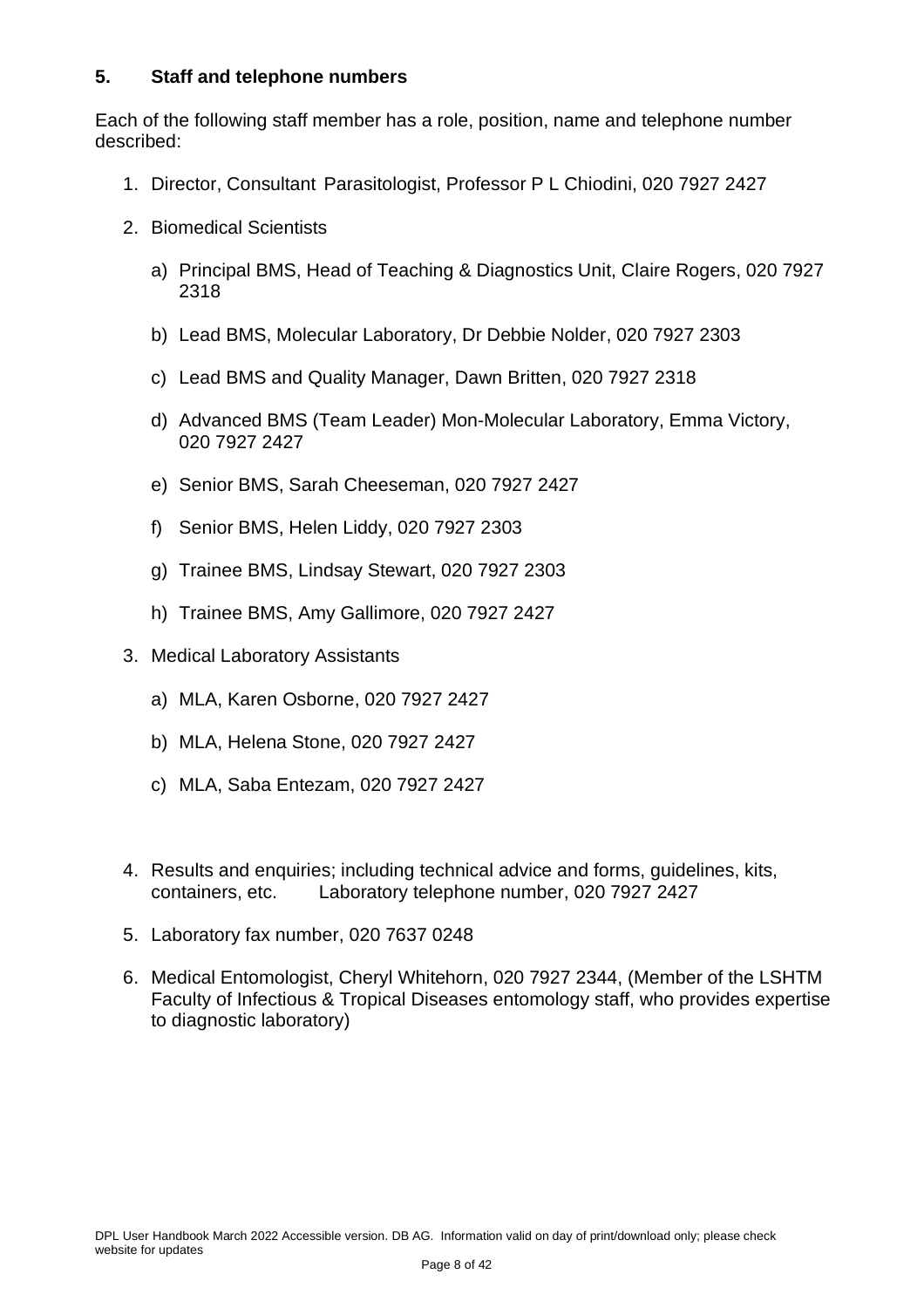## <span id="page-8-0"></span>C. Diagnostic and Advisory Services

#### <span id="page-8-1"></span>**1. Information and enquiries**

For consultation on the investigation and diagnosis of parasitological disease, interpretation of results and general information, please contact the laboratory on 020 7927 2427 from where enquiries can be answered or referred to appropriate personnel.

#### <span id="page-8-2"></span>**2. Specimens and containers**

For the majority of investigations, the submitting laboratory or institution will refer specimens in an appropriate container of their choice. For certain investigations or where special conditions are required, kits and containers are

available from us upon request.

For example: -

o A collection kit containing 1 plain vial and 3 fixative vials (SAF) with collection instructions is available for investigation of both intestinal cysts and trophozoites including *Dientamoeba fragilis & Blastocystis hominis.*

See from page 16 for guidelines as to appropriate specimen type for specific investigations.

Please telephone us if in any doubt as to which container to use or to discuss specific requirements.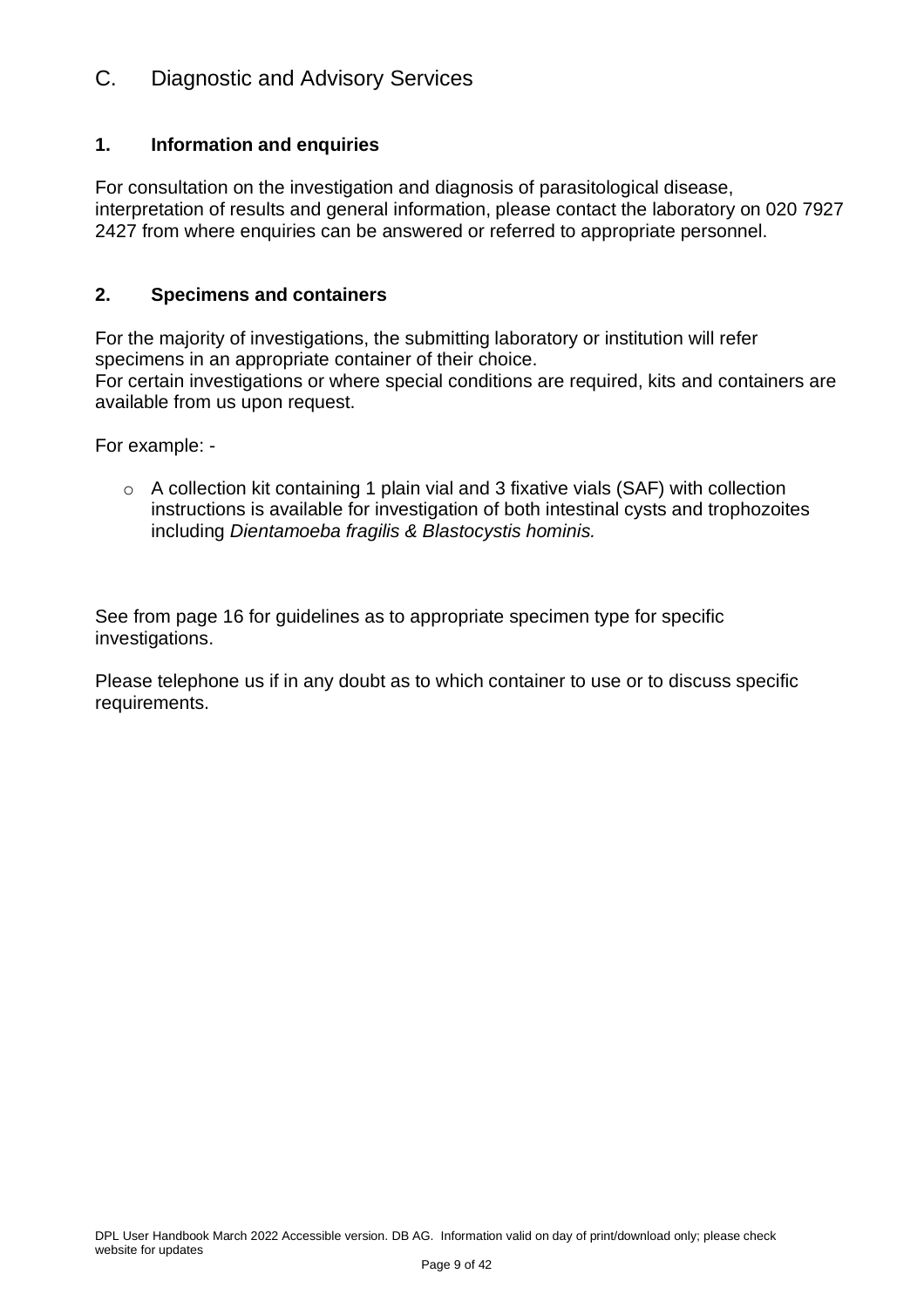## <span id="page-9-0"></span>**3. Referral forms**

A referral form must accompany all specimens referred to the laboratory and we ask that requesting practitioners use our Diagnostic Parasitology Laboratory referral form wherever possible.

Please note that investigations into Acanthamoeba keratitis and Trypanosoma cruzi should be referred using our specific Acanthamoeba/Trypanosoma cruzi referral forms. Hard copies can be supplied upon request or the forms may be downloaded electronically, as a pdf, from the laboratory website at: www.parasite-referencelab.co.uk

#### <span id="page-9-1"></span>**4. Minimum Data Set**

As a guide, the following information sets our minimum data requirements to ensure patient safety. Where specimens or referral forms are received that do not meet this criteria, we shall contact the sender for more information but reserve the right to reject the sample.

- 1. Sample:
	- a. Essential:
		- i. Full name OR other coded patient identifier
		- ii. DOB &or Hospital number, Unit number or **NHS Number**
	- b. Desirable:
		- i. Sending laboratory's reference number.
		- ii. Date specimen taken
		- iii. Nature of specimen including. qualifying details e.g. right or left
- 2. Request form:
	- a. Essential:
		- i. Full name OR other coded patient identifier
		- ii. DOB &or Hospital number, Unit number or **NHS Number**
		- iii. Investigation required
		- iv. Name and address of requesting practitioner and name and address for reports if different
	- b. Desirable:
		- i. Sending laboratory reference number
		- ii. Date specimen taken
		- iii. Nature of specimen including qualifying details e.g. right or left
		- iv. Telephone or bleep number of requesting practitioner
		- v. Gender
		- vi. Sending laboratory's diagnosis
		- vii. Clinical information

Please note the following extract from IBMS Professional Guidance:

*"Use of the NHS or CHI Number on paper and electronic patient records is now a mandatory requirement included within the NHS Operating Framework 2008/9. Patient data should be used to identify the sample up to the point where a NHS or CHI Number is allocated whereupon this becomes the primary identifier."*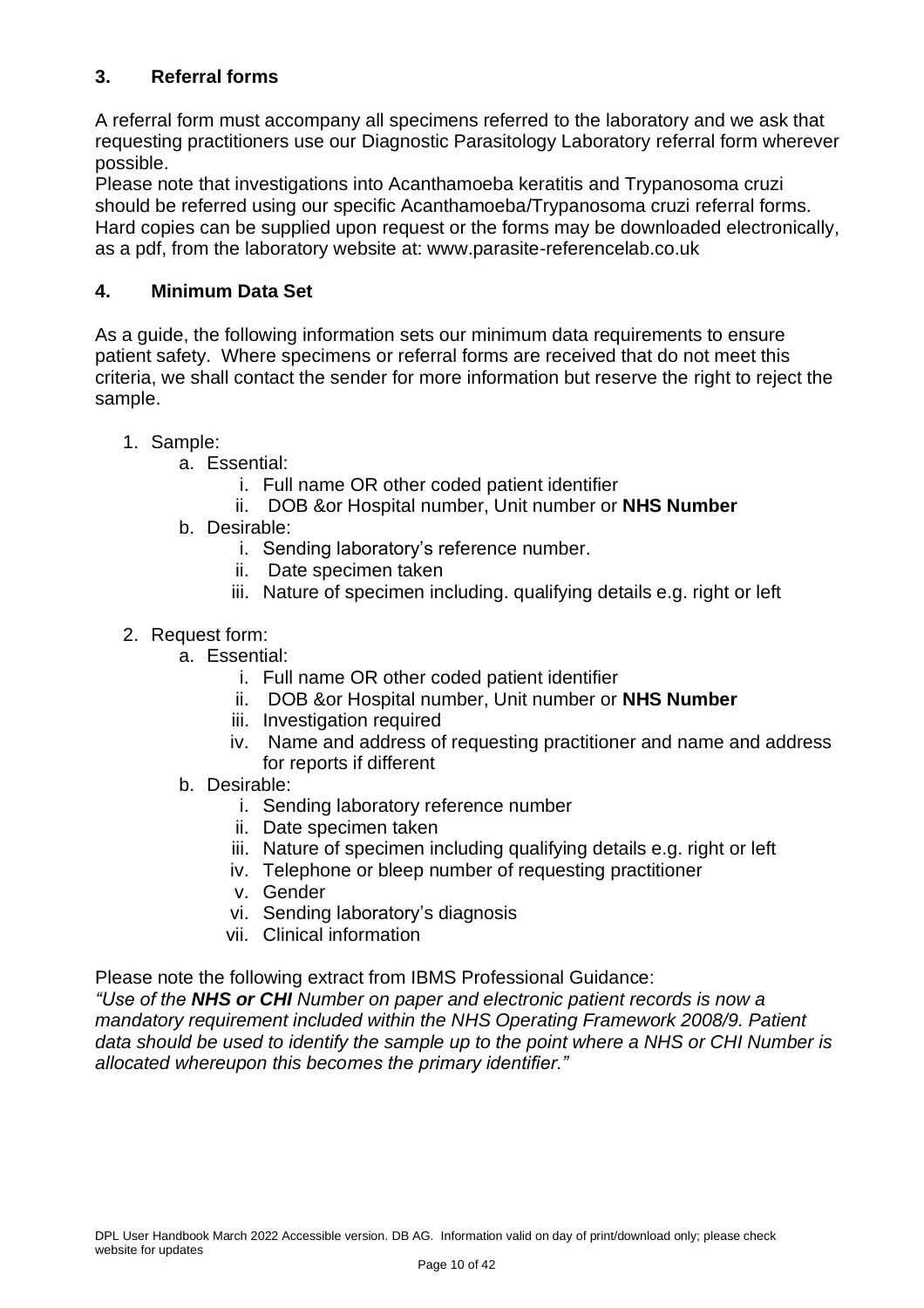#### <span id="page-10-0"></span>**5. Clinical Information**

All relevant clinical details to include, where available

- o antimicrobial therapy
- o travel history
- o risk status if applicable
- o date of onset and duration of illness
- o anatomical sites from which biopsies, foreign bodies, insects, other specimens taken
- $\circ$  epidemiological information, for example family or institutional outbreaks

#### <span id="page-10-1"></span>**6. Packaging**

Packaging must comply fully with UK transport regulations for clinical specimens (UN 3 3 7 3 regulations).

Specimens should be in an appropriate container, securely fastened and the accompanying referral form should be placed in a separate area of the packaging so as not to be in direct contact with the specimens.

The outside of the package must be appropriately marked and clearly state:-

#### '**Biological substance - category B'**

In those circumstances where specimens are unlabelled or inadequately labelled and the patient's identification is unclear, or if they have leaked or are contaminated, they may be unsuitable for testing. In such instances the requesting laboratory or doctor will always be informed immediately by telephone to discuss the matter and to arrange for repeat specimens if necessary.

As a reference laboratory we do appreciate that some specimens cannot be repeated and every effort is made to avoid the need for repeat requests.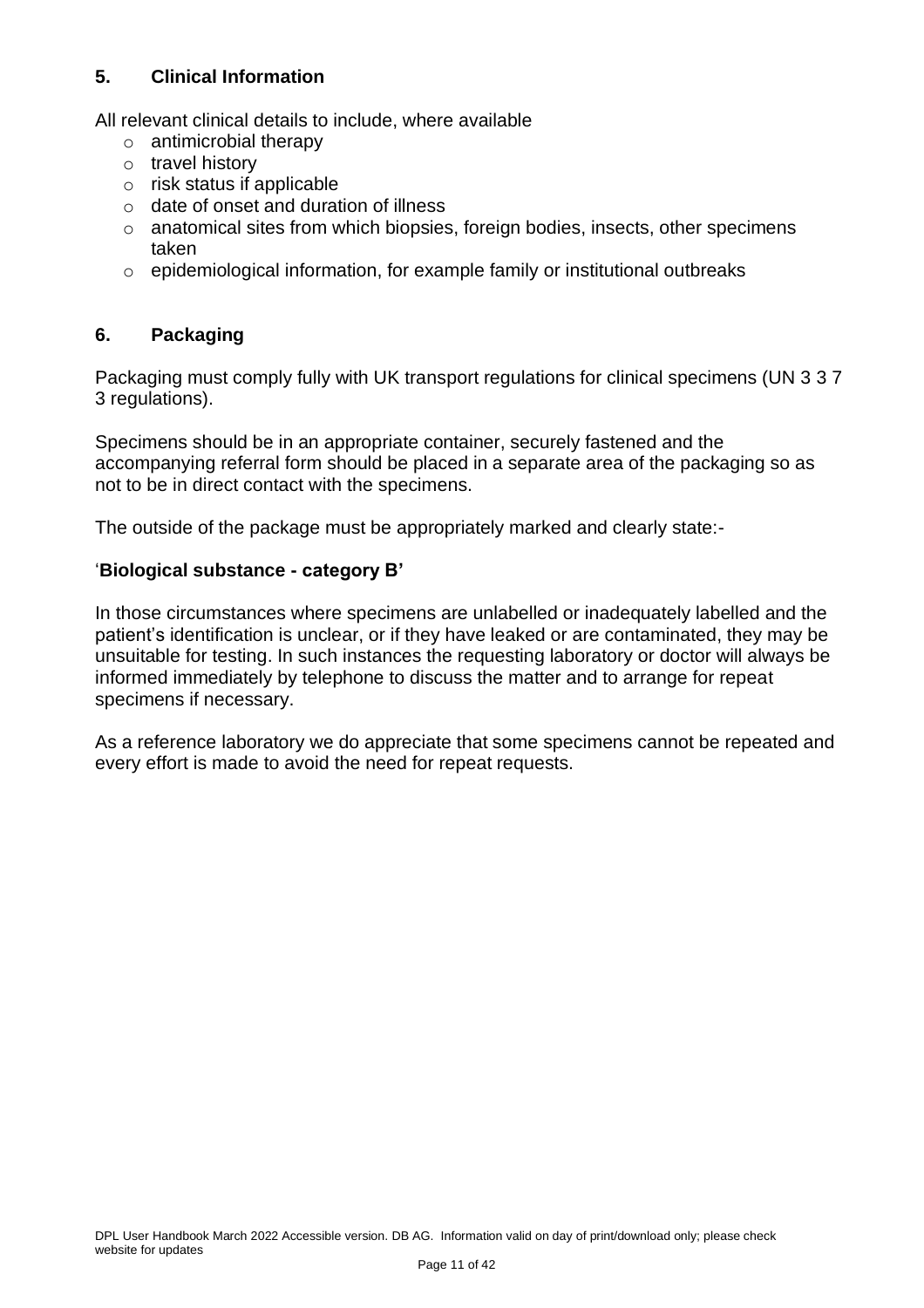#### <span id="page-11-0"></span>**7. High risk specimens and safety**

Specimens are regarded as HIGH RISK if taken from patients known, suspected, or at risk of having serious infectious disease.

Of note are blood-borne agents such as Hepatitis, HIV, or various viral haemorrhagic fevers or other infectious diseases such as tuberculosis or typhoid. Parasitological high risks include *Echinoccocus species* and ova or segments of *Taenia solium*.

For further advice on patient management, please contact the Imported Fever Service on 0844 778 8990.

#### **Hazard Group 3 risks:-**

In addition to the standard packaging instructions given, all high risk specimens must be labelled as HIGH RISK both on the container and the request form, with a standard yellow 'danger of infection' sticker, and placed in a Biohazard bag.

The precise nature of the infection risk should be clearly given in the clinical details.

#### **Hazard Group 4 risks:-**

This is essentially referring to viral haemorrhagic fevers but also similar human infectious diseases of high consequence.

Specimens from a patient with a **confirmed** hazard group 4 pathogen.

Specimens containing HG4 organisms cannot be dealt with in this laboratory. The referring clinicians must not send any specimens and must discuss the case with the Imported Fever Service on 0844 778 8990.

Samples from a patient with a **possible risk** of a hazard group 4 pathogen.

The referring clinicians must first discuss the case with the Imported Fever Service on 0844 778 8990. The risk assessment and any VHF screening required as a result of this should have taken place before specimens are sent to us and we may receive specimens once the risk has been downgraded.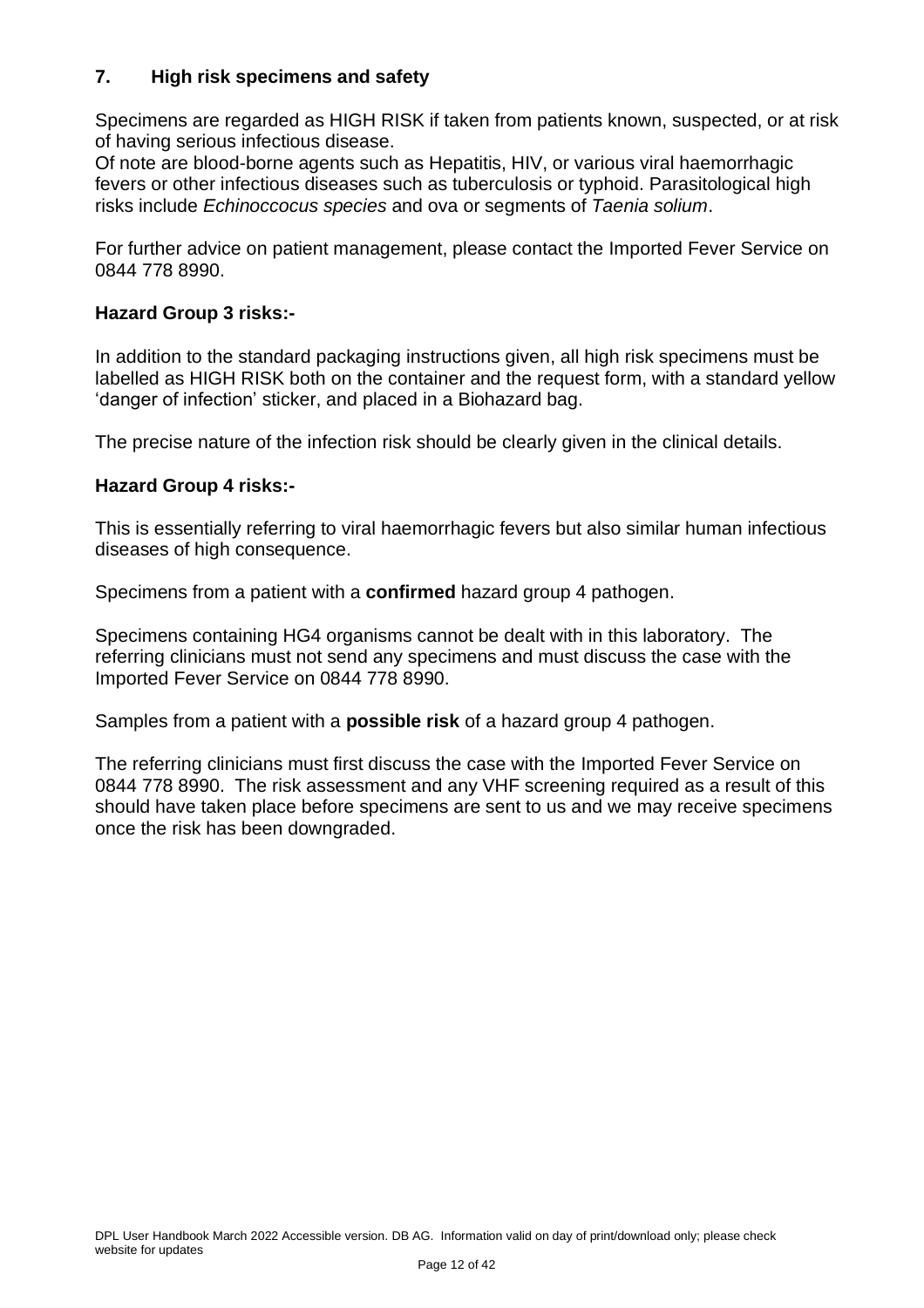#### <span id="page-12-0"></span>**8. Specimen transport & reception**

Most specimens are received via post, DX or courier. During normal working hours, all specimens are received at LSHTM reception from where they are forwarded to the reference laboratory. Outside normal working hours, non-urgent specimens may be left at reception and will be dealt with on the next working day.

#### <span id="page-12-1"></span>**9. Urgent investigations**

Urgent specimens are usually delivered by courier and accepted during normal working hours. Please telephone urgent requests before you send the samples so that we know they are coming, also ensure that you have provided full and correct contact details so that we can telephone the results back to you. Please package as described earlier and mark clearly on the outside that it is urgent.

When an urgent malaria, Babesia or African trypanosomiasis diagnosis is required outside of normal hours, specimens should be referred to Clinical Parasitology, HSL, Analytics LLP at the Hospital for Tropical Diseases (HTD). Call 0845 155 5000 (UCLH Switchboard) and ask for the on-call Biomedical Scientist in Parasitology.

#### **Please note that this service will incur a charge.**

Please note that if a specimen is enroute to LSHTM and you wish it to be re-directed to HTD, you must arrange this directly with the courier, as LSHTM staff cannot authorise a courier to re-route.

Any specimens delivered to us out of normal working hours, if special arrangements have not been made with us, will remain securely at LSHTM Reception until being transferred to the laboratory on the following working day.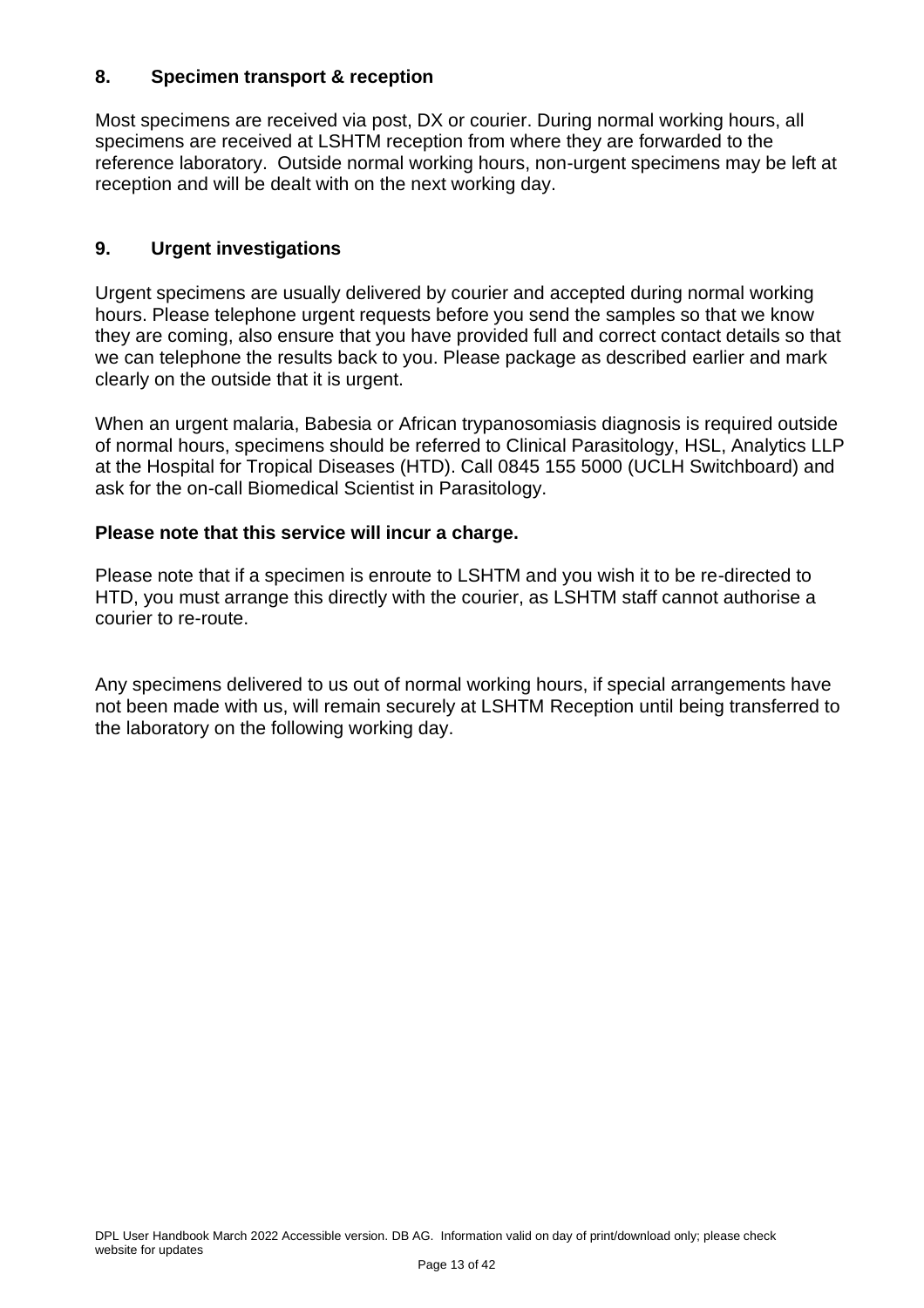## <span id="page-13-0"></span>D. Specimens and Investigations

#### <span id="page-13-1"></span>**1. Specimen collection**

#### **General**

As a reference laboratory, many specimens received have already had preliminary investigations carried out by a primary laboratory and are sent to us in due course.

In general, specimens should be collected or transferred into an appropriate container such as a sterile universal, with an accompanying referral form giving all relevant information, including laboratory findings and sent to us with minimal delay. **Please inform us of any known infection risks.**

Please provide a specimen representative of the condition under investigation and in sufficient quantity to permit a full examination – see specific guidelines on pages 17-39.

Where a specimen is submitted for a general screen with no specific parasitological investigation requested we may, as a result of our findings or as indicated to us by the specimen type or clinical details given, proceed to further investigations as deemed appropriate.

#### **Faeces**

Unless otherwise requested, faecal specimens are given a general parasitological screen to include:-

- o examination for adult worms and segments
- o formol-ether concentration and microscopy for ova, cysts and larvae
- o amoebic culture

If the presence of trophozoites is to be investigated, faeces must either be fresh or collected into SAF preservative (available upon request). Ideally when investigating trophozoites, the sample should be transported by courier at 37 degrees centigrade or ambient temperature, but certainly not refrigerated.

See also guidelines for intestinal parasites and specific parasitic diseases.

#### **Blood**

See specific parasitic diseases for guidelines on volume, anticoagulants, blood smears etc.

#### **Serology**

We do not perform serological tests, all parasitology serology is performed by Clinical Parasitology, HSL Analytics LLP at the Hospital for Tropical Diseases (HTD) and those received by us will be forwarded to the HTD. Referring laboratories should send specimens directly to the HTD:

Address: Clinical Parasitology, HSL Analytics LLP Hospital for Tropical Diseases (HTD) Mortimer Market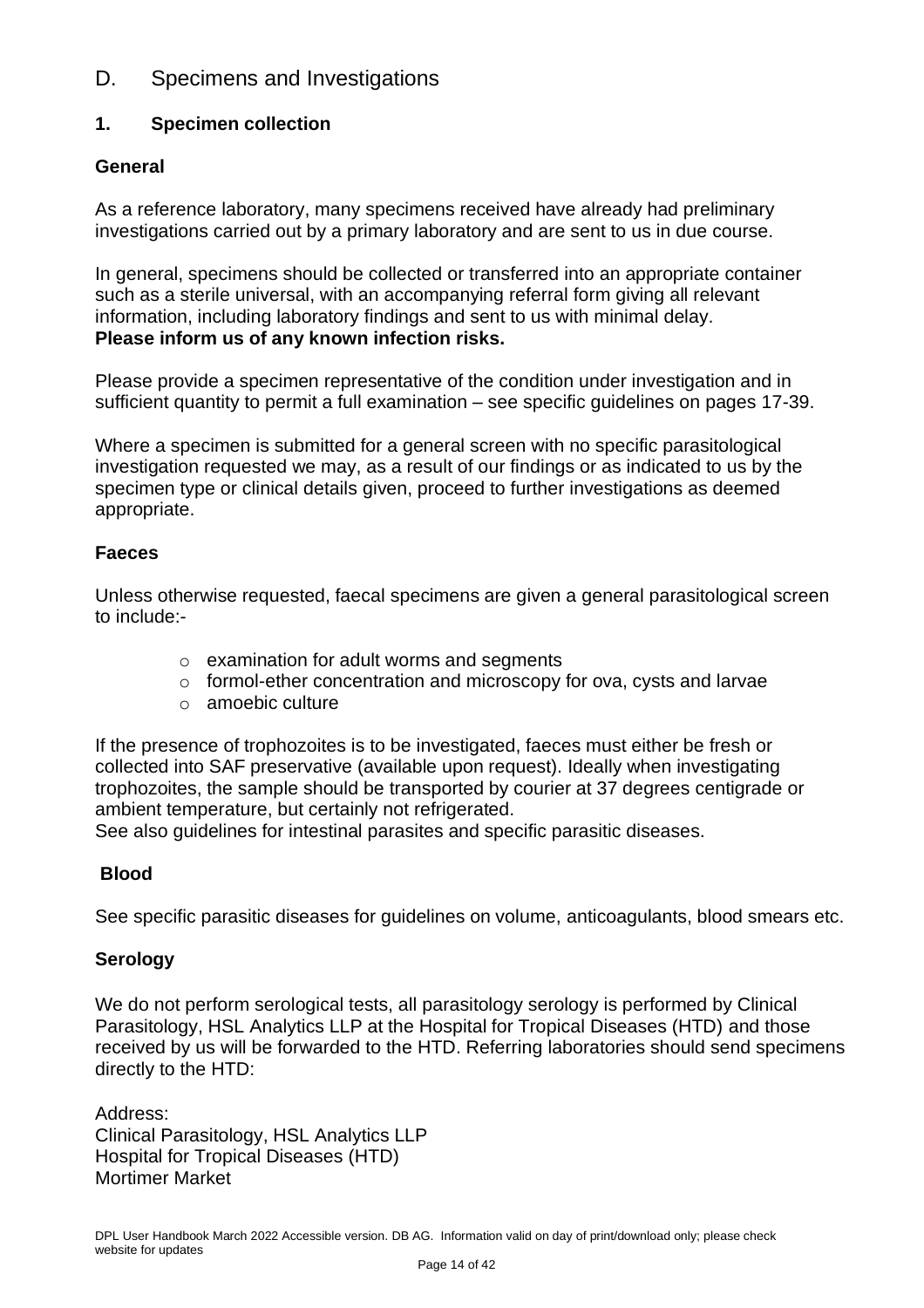Capper Street London WC1E 6JB

Telephone 020 7307 9400 and ask for Parasitology Serology

#### **Tissues and biopsies**

Under aseptic conditions, transfer material to a sterile universal container. If the sample is very small, add 0.5ml of sterile saline to prevent drying. Please refer to specific investigations for more detail.

#### **Worms and worm segments**

Adult worms and tapeworm segments should be sent without preservative in a sterile universal container. If there is likely to be a delay of more than 24 hours, then 10% formol water should be added to the specimen.

#### **Ectoparasites and Entomology**

Soft-bodied specimens (such as mites, maggots, other larvae) should be sent preserved in 70% alcohol in a suitable container; if left unpreserved they may degrade during the transportation period. Hard bodied specimens (beetles, flies, anything with a rigid exoskeleton) should be sent dry, as certain morphological features are lost in flies preserved in alcohol (this is particularly true of mosquitoes).

Where extracted from a body site and there is a risk of infection, specimen may be fixed in 10% formol water, rinsed in water and transferred to 70% alcohol. Do not leave in formol water as this hardens some specimens. Please allow specimen to remain intact if possible, giving full clinical details including travel history and site of extraction if relevant. If in any doubt please call to discuss.

#### <span id="page-14-0"></span>**2. Specimen retention**

.

Specimens are retained for varying periods of time according to type. Should additional tests be requested after the initial referral, please observe the following guidelines:-

Faeces, urine, blood, body fluids, CSF:- A minimum of 2 weeks at 2-8 degrees centigrade after receipt

Worms, segments, insects:- A minimum of 2 weeks after receipt

Tissues, biopsies:- 4 weeks after final report, at 2-8 degrees centigrade

Blood sent for malaria or T cruzi PCR :– After DNA extraction, 1.0 mL aliquots of blood are held at -20 degrees centigrade indefinitely (where sample volume permits).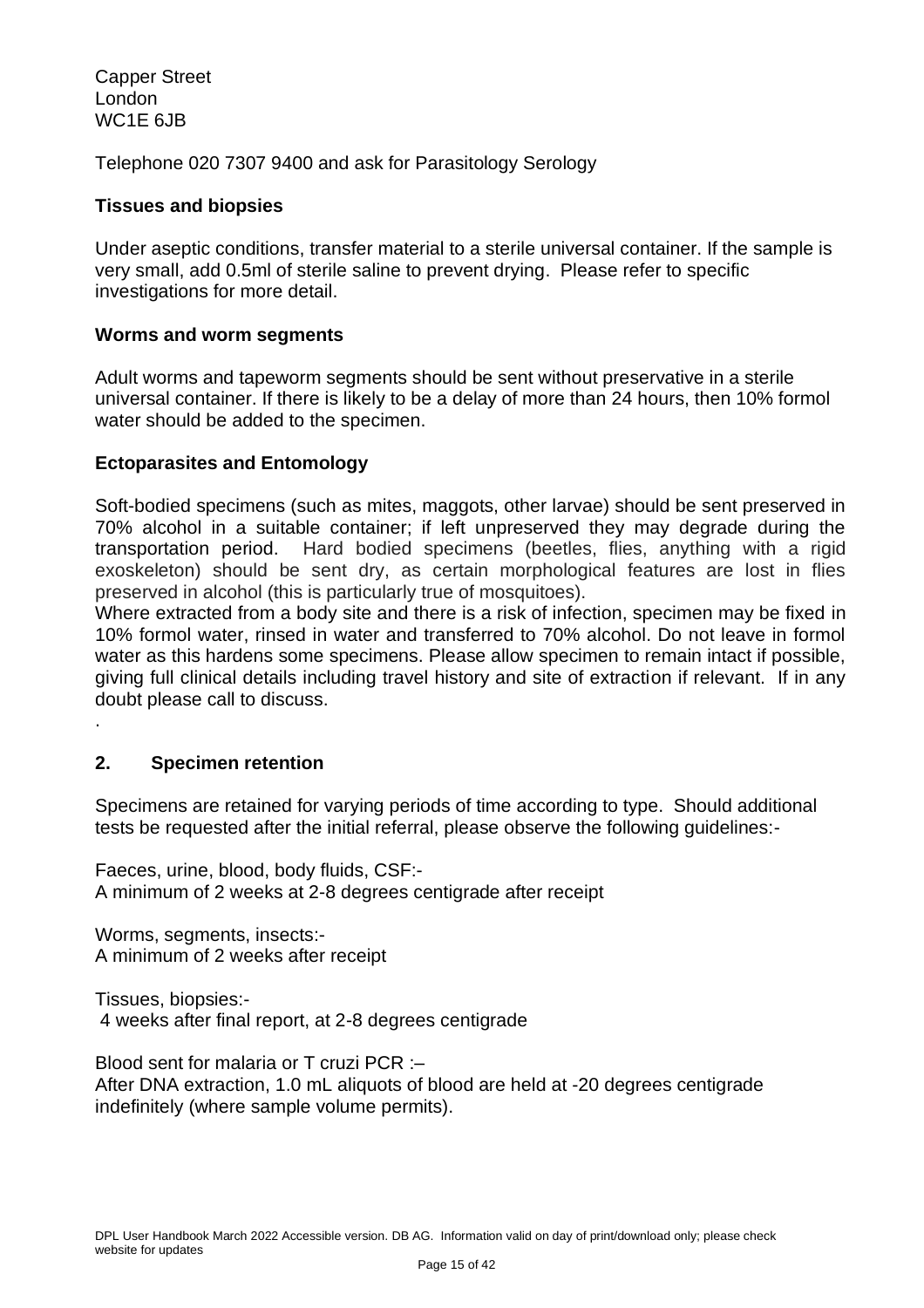#### <span id="page-15-0"></span>**3. Parasitic diseases and their laboratory investigation**

The above guidelines and the following specific parasitic diseases are not intended as an exhaustive list of parasitological investigations available; please contact the laboratory to discuss individual cases, specific requirements or investigations not listed.

Please refer to the following pages where all are listed in alphabetical order.

All parasitology serology is now performed at Clinical Parasitology at HSL, LLP Analytics at the Hospital for Tropical Diseases.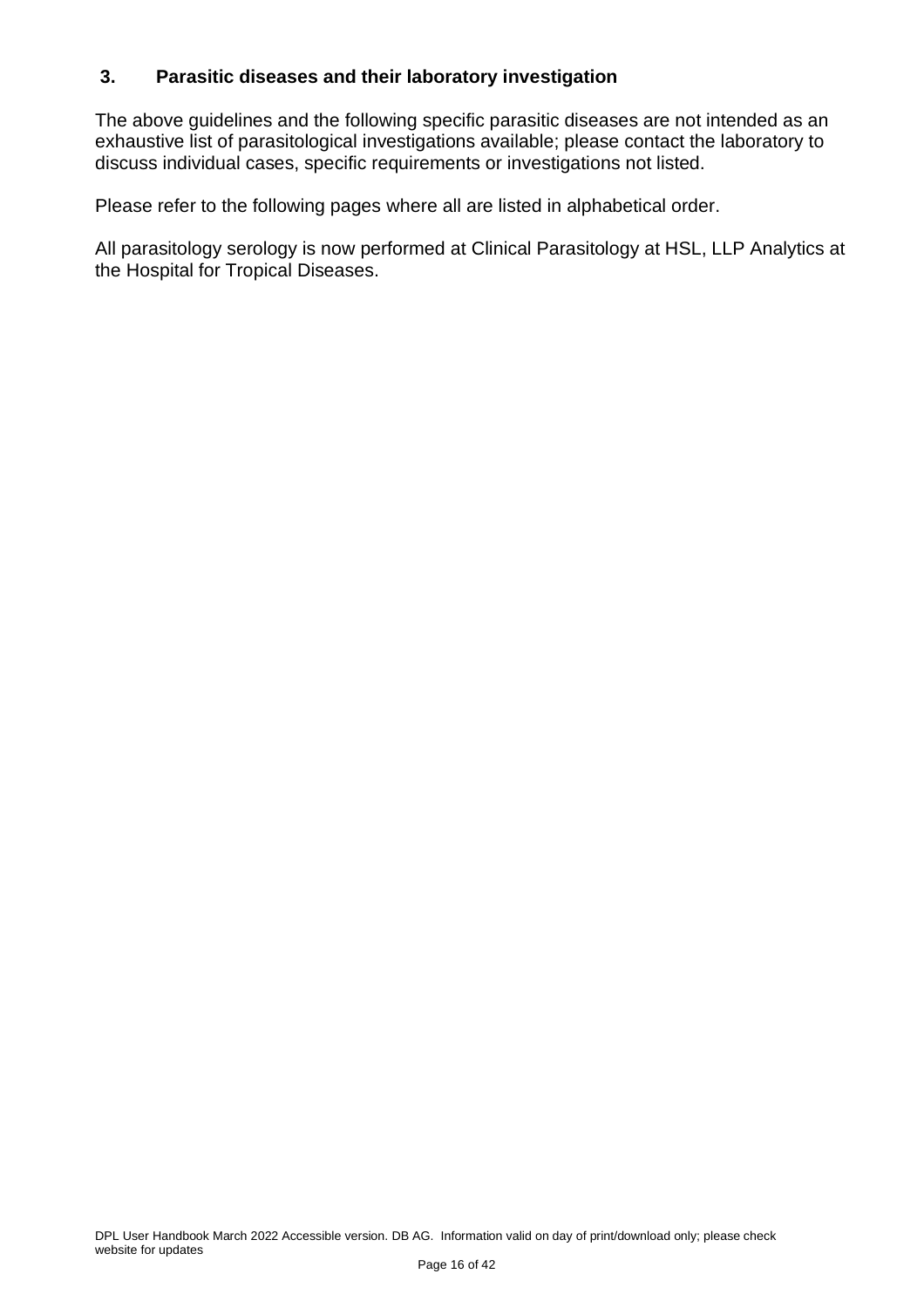#### <span id="page-16-0"></span>**Amoebiasis: Intestinal amoebiasis, amoebic dysentery and invasive amoebiasis**

Causative organism: *Entamoeba histolytica* (pathogenic) *or Entamoeba dispar* (nonpathogenic)

Diagnosis:formol-ether concentration and microscopical examination of faeces for cysts

direct microscopy of fresh faeces or pus for trophozoites

amoebic culture from faeces or pus

specific antigen ELISA for the detection of *E. histolytica* adhesin-in faeces and culture

Specimens: faeces in plain container for concentration and culture

for OCP screen, minimum 1 gram faeces or 2 millilitre if sample is liquid for ELISA, minimum 0.2 gram faeces or 400 microlitre if liquid if TechLab ELISA has been requested, ideally the faeces should be no more than 48 hours old for optimal test sensitivity

fresh faeces or rectal scrapings for trophozoite investigation to be carried out within 1 hour of sample being taken – please inform laboratory in advance ideally when investigating trophozoites, the sample should be transported by courier at 37 degrees centigrade or ambient temperature, but certainly not refrigerated

\*pus from liver or lung abscess – please inform laboratory in advance

\* Advice on collection of these samples is available from the Doctor on Duty in Infectious & Tropical Diseases at the Hospital for Tropical Diseases – telephone 0845 155 5000 (UCLH switchboard)

**N.B.** Due to the intermittent nature of passage of trophozoites and cysts in faeces, it may be necessary to examine 3 or more samples, collected on different days, to confirm a diagnosis.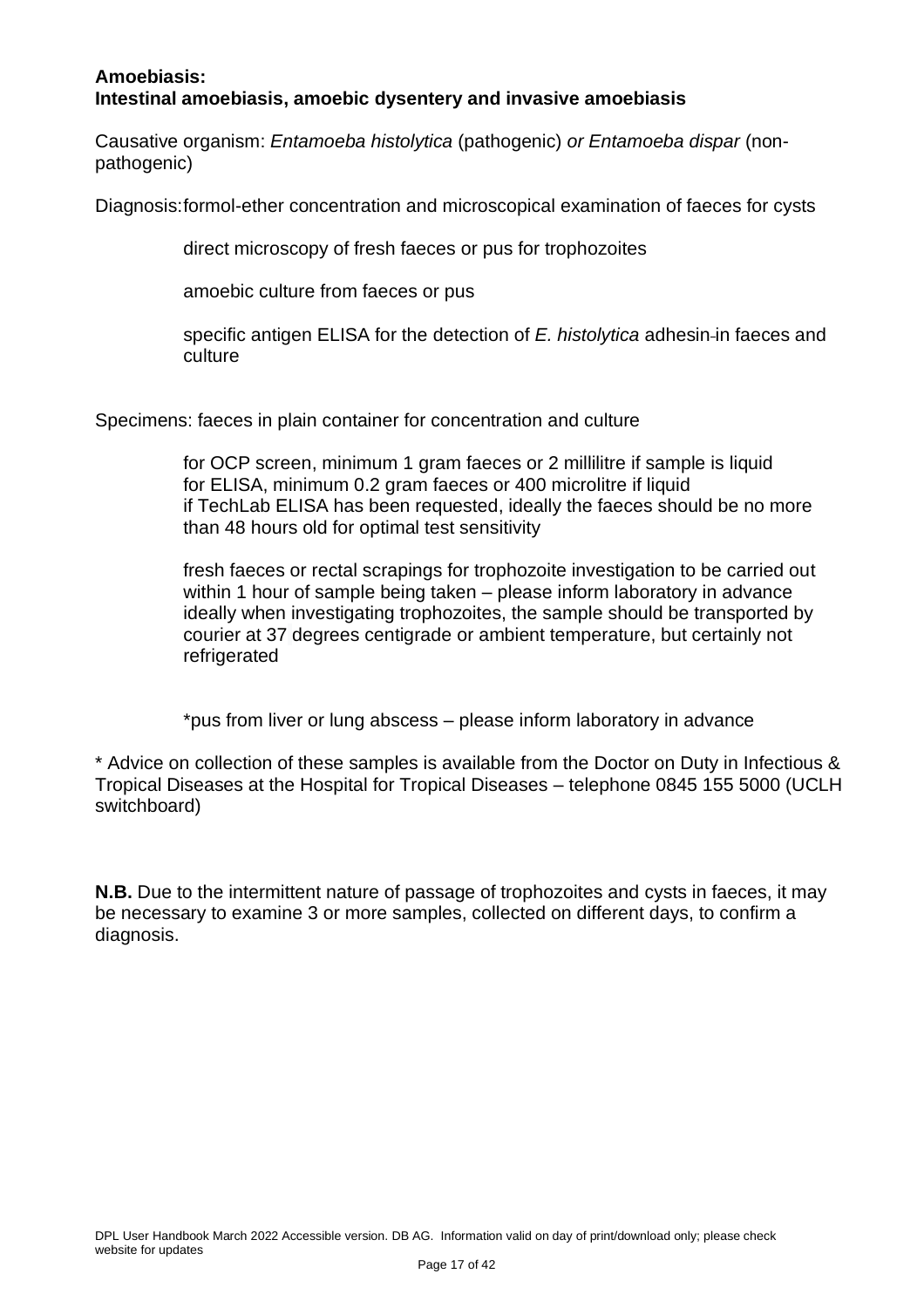#### <span id="page-17-0"></span>**Free living amoebae:**

#### <span id="page-17-1"></span>**Amoebic keratitis**

Causative organism: *Acanthamoeba species.*

Diagnosis: microscopy and culture PCR

The greatest diagnostic sensitivity for Acanthamoeba is achieved through use of both *in vitro* culture, microscopy and a probe-based qPCR.

Specimens: see detail below

Suitable sample types & sample preparation:

All specimens should be submitted for testing together with a completed *Acanthamoeba*  referral form available to download and print from: [www.parasite-referencelab.co.uk\)](http://www.parasite-referencelab.co.uk/)

Please ensure all containers are tightly screwed and use Parafilm (NOT Sellotape) to prevent leakage during transit.

• **Clinical samples** (corneal scrapes, biopsies, fluids, swabs etc.) should be sent in a small volume (1 – 2 millilitre ideal) of sterile saline or sterile distilled water in a small (less than 5 millilitre) sterile vial or tube.

Material from a **needle or blade scrape** should be rinsed into the saline or water. Please remove blades or needles after rinsing. Do NOT leave the blade in the tube as it rusts: this inhibits our PCR and may have a detrimental effect on culture isolation.

**Swabs or washings** appear to be less efficient in detecting the organism. If swabs must be sent then please add a small volume of sterile saline or sterile distilled water to the swab to prevent drying. Please do not send dry swabs.

Punch **biopsies** or portions of excised cornea may also be submitted: put sample into a small volume of sterile saline or distilled water in a small sterile vial.

- **Non-clinical samples -** contact lenses: should be sent in their lens cases (ie in used contact lens fluid.) Please note: we do not test commercial contact lens solutions (other than that already in patients' contact lens cases). Culture is performed on lenses and fluids; PCR is performed on fluids only. N.B. Isolation of *Acanthamoeba*  from contact lens-related specimens, whilst suggestive, does not necessarily implicate the amoeba as causing the patient's symptoms. Amoebic genera (other than *Acanthamoeba*), flagellates, ciliates and other organisms may be found in contaminated washing fluids and on lenses, particularly with poor lens hygiene.
- **Culture-positive samples**: please send original culture plate if possible, or blocks of agar from the plate in a sterile vial.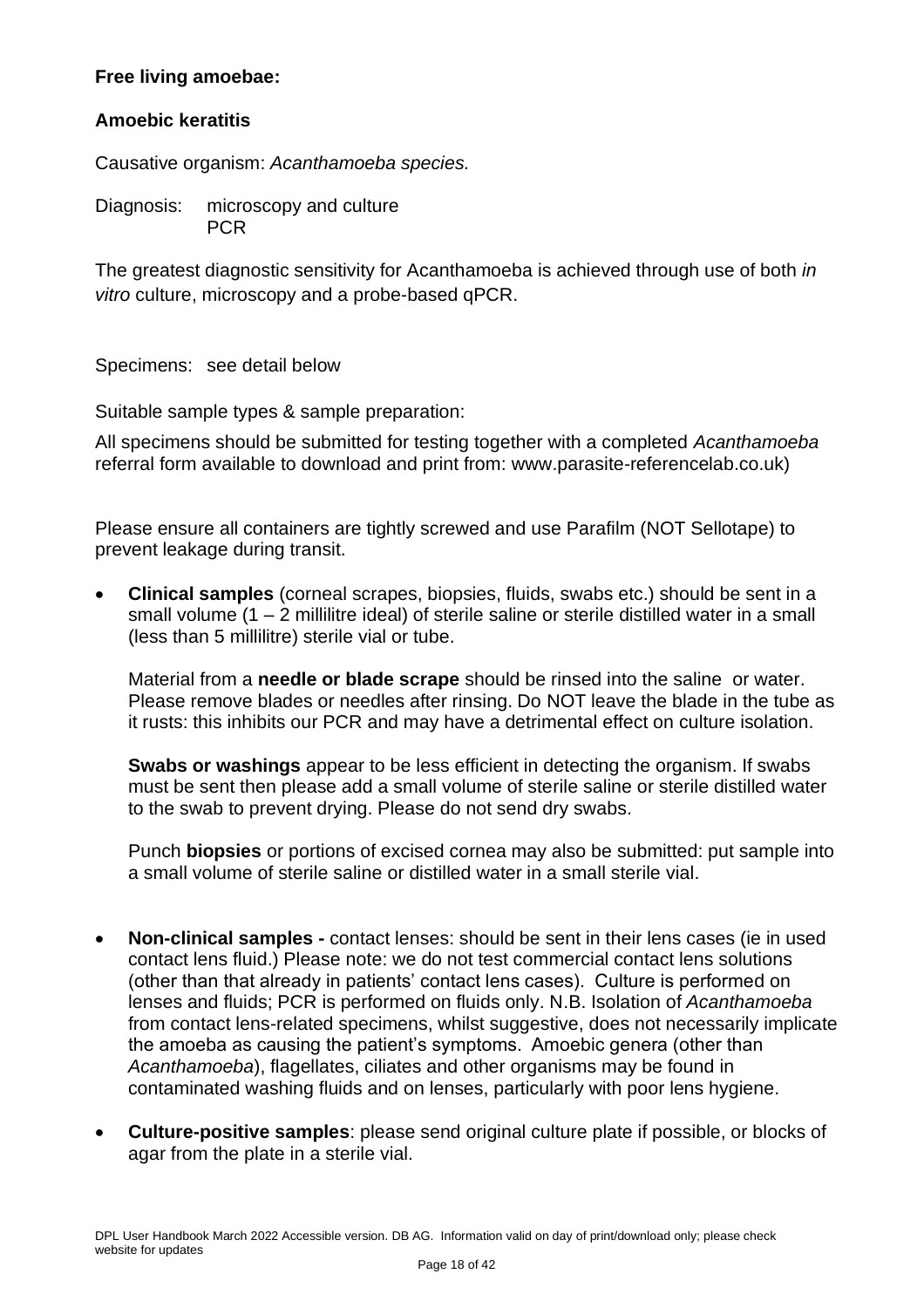#### **Free living amoebae:**

#### <span id="page-18-0"></span>**Granulomatous Amoebic Encephalitis (GAE)**

#### <span id="page-18-1"></span>**Primary Amoebic Meningoencephalitis (PAM)**

Causative organisms; *Acanthamoeba species*., *Balamuthia species*. (GAE), *Naegleria fowleri* (PAM)

Diagnosis: microscopy, culture, PCR

Specimens: CSF and biopsy material

N.B. These infections require urgent diagnosis; telephone advice should be obtained as soon as infection is suspected.

Investigations for GAE and PAM are currently performed at:

Clinical Parasitology, HSL Analytics LLP Hospital for Tropical Diseases (HTD) Mortimer Market Capper Street London WC1E 6JB

Telephone 020 7307 9400 and ask for Parasitology Microscopy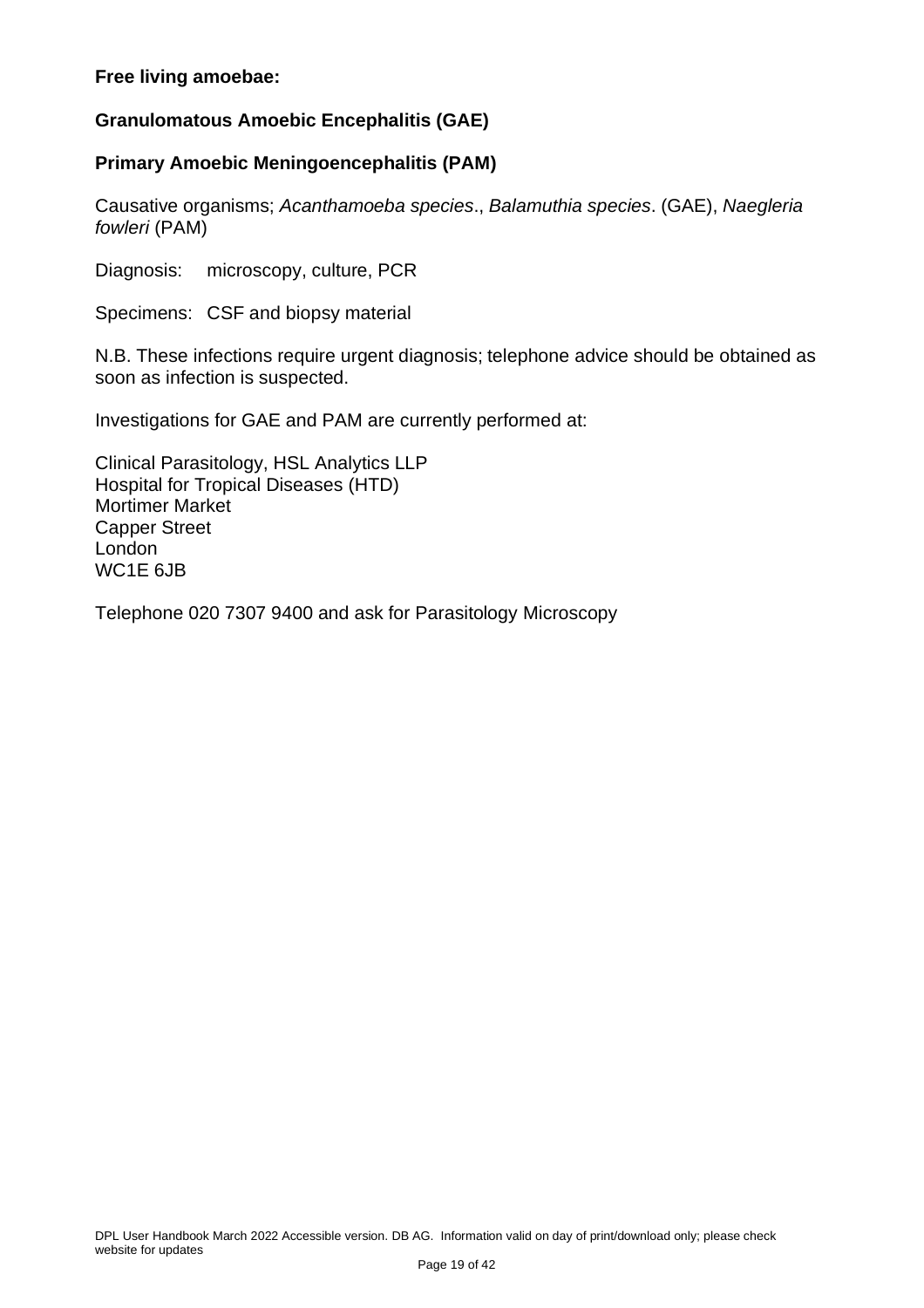#### <span id="page-19-0"></span>**Babesiosis**

(phonetic pronunciation bab e si o sis)

Causative organism: *Babesia species.*

- Diagnosis: microscopical examination of thin and thick blood films for parasites stained with Giemsa and Field's
- Specimens: 2 thin (methanol-fixed) and 2 thick (unfixed) blood films sent in a slide container. Blood taken into anticoagulant (EDTA should be used) and films made with a minimum of delay and preferably within 2 hours of taking the blood.

Blood should be taken at peak of parasite density as indicated by fever; however parasites may be found in the absence of fever and the examination of blood films should NOT be delayed. Repeat blood films may be necessary to demonstrate infection.

**N.B.** Travel history and splenic status is important in the diagnosis of this infection.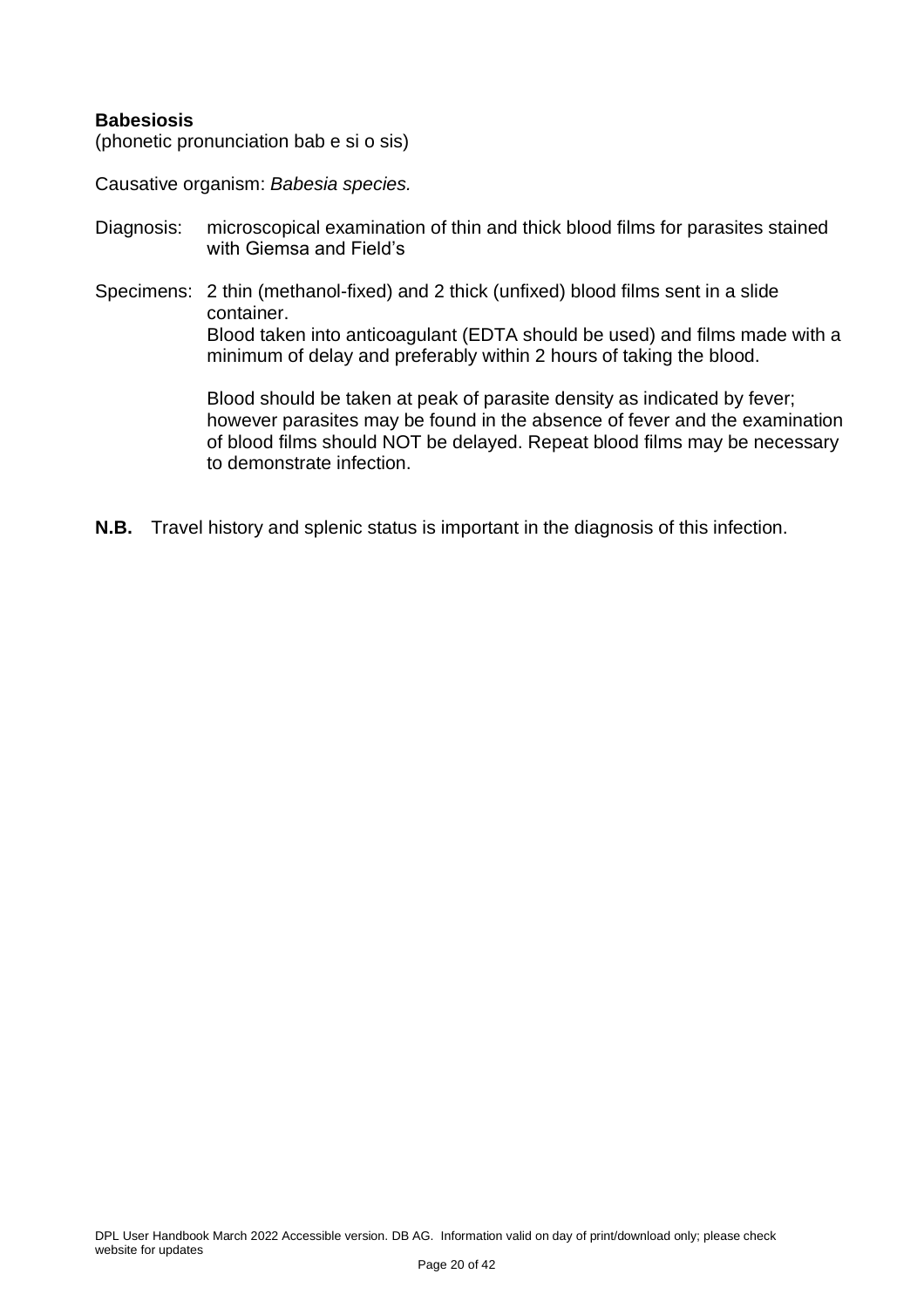#### <span id="page-20-0"></span>**Cryptosporidiosis**

Causative organism: *Cryptosporidium species.*

Diagnosis: microscopy after acid fast staining of faecal smears using a modified Ziehl-Neelsen stain or fluorescent microscopy after phenol auramine staining for detection of oocysts.

immunochromatographic rapid antigen test

Specimen: faeces in a plain container or fixed in SAF Minimum 1 millilitre for antigen test

**N.B.** Due to the intermittent nature of passage of oocysts in faeces, it may be necessary to examine 3 or more samples, collected on different days, to confirm a diagnosis.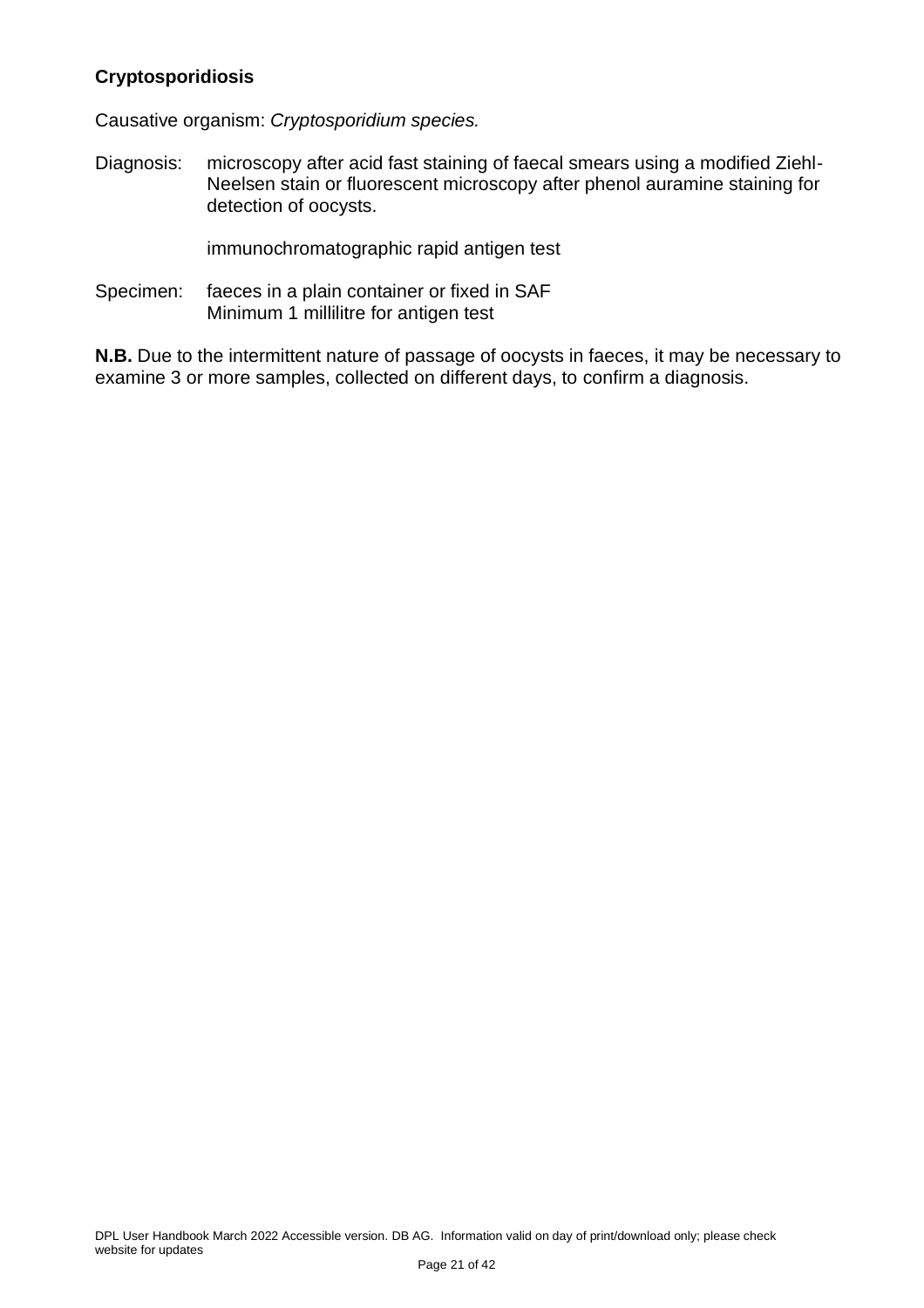#### <span id="page-21-0"></span>**Cyclosporiasis**

Causative organism: *Cyclospora cayetanensis*

Diagnosis: microscopical examination of faecal smears stained by modified Ziehl-Neelsen for oocysts and direct microscopy following formol-ether concentration

Specimens: faeces in plain container

**N.B.** Due to the intermittent nature of passage of oocysts in faeces, it may be necessary to examine 3 or more samples, collected on different days, to confirm a diagnosis.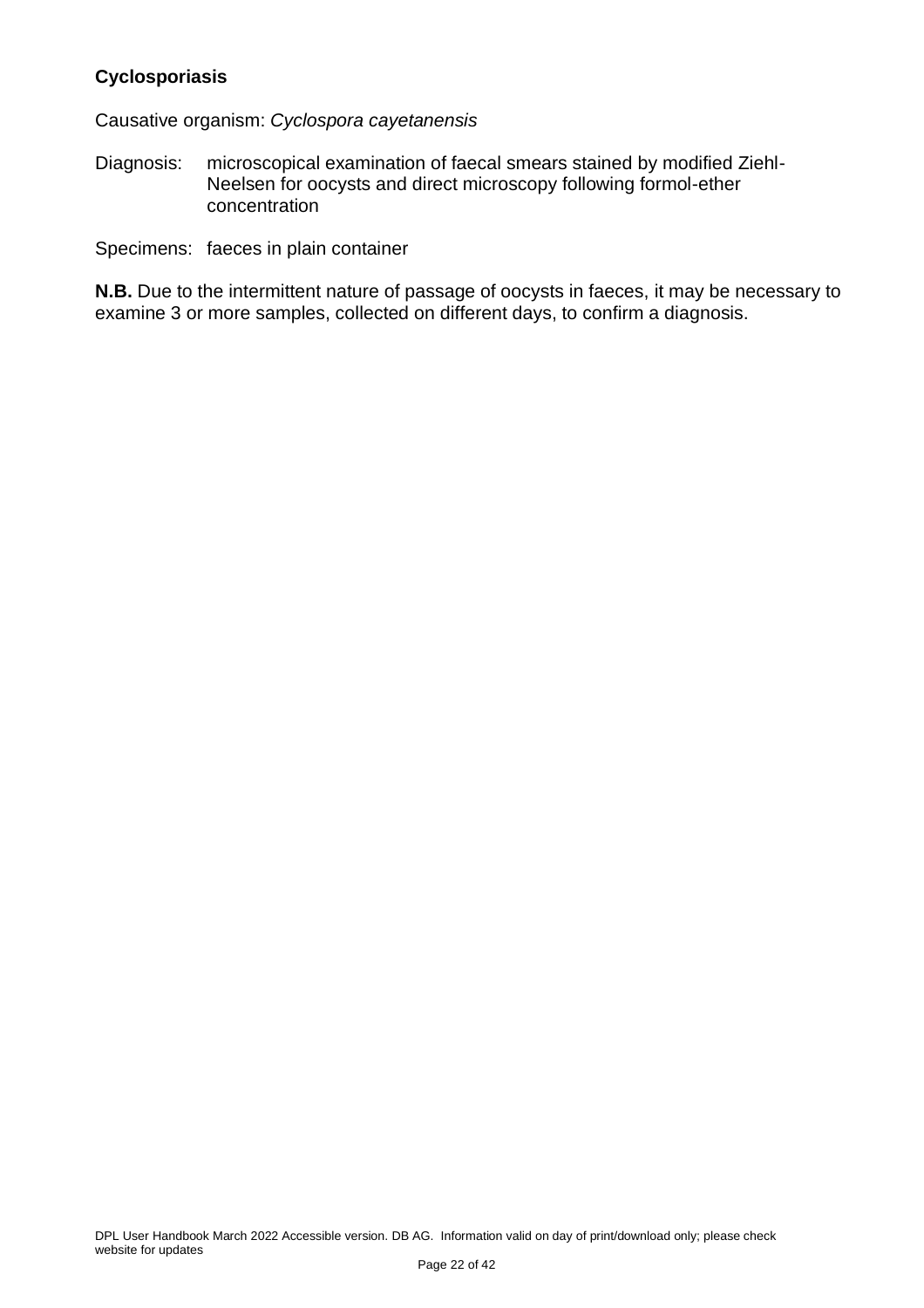#### <span id="page-22-0"></span>**Cystoisosporiasis (Isosporiasis)**

Causative organism: *Cystoisospora belli (Isospora belli)*

Diagnosis: microscopical examination of faecal smears stained by modified Ziehl-Neelsen for oocysts and direct microscopy following formol-ether concentration

Specimens: faeces in plain container

**N.B.** Due to the intermittent nature of passage of oocysts in faeces, it may be necessary to examine 3 or more samples, collected on different days, to confirm a diagnosis.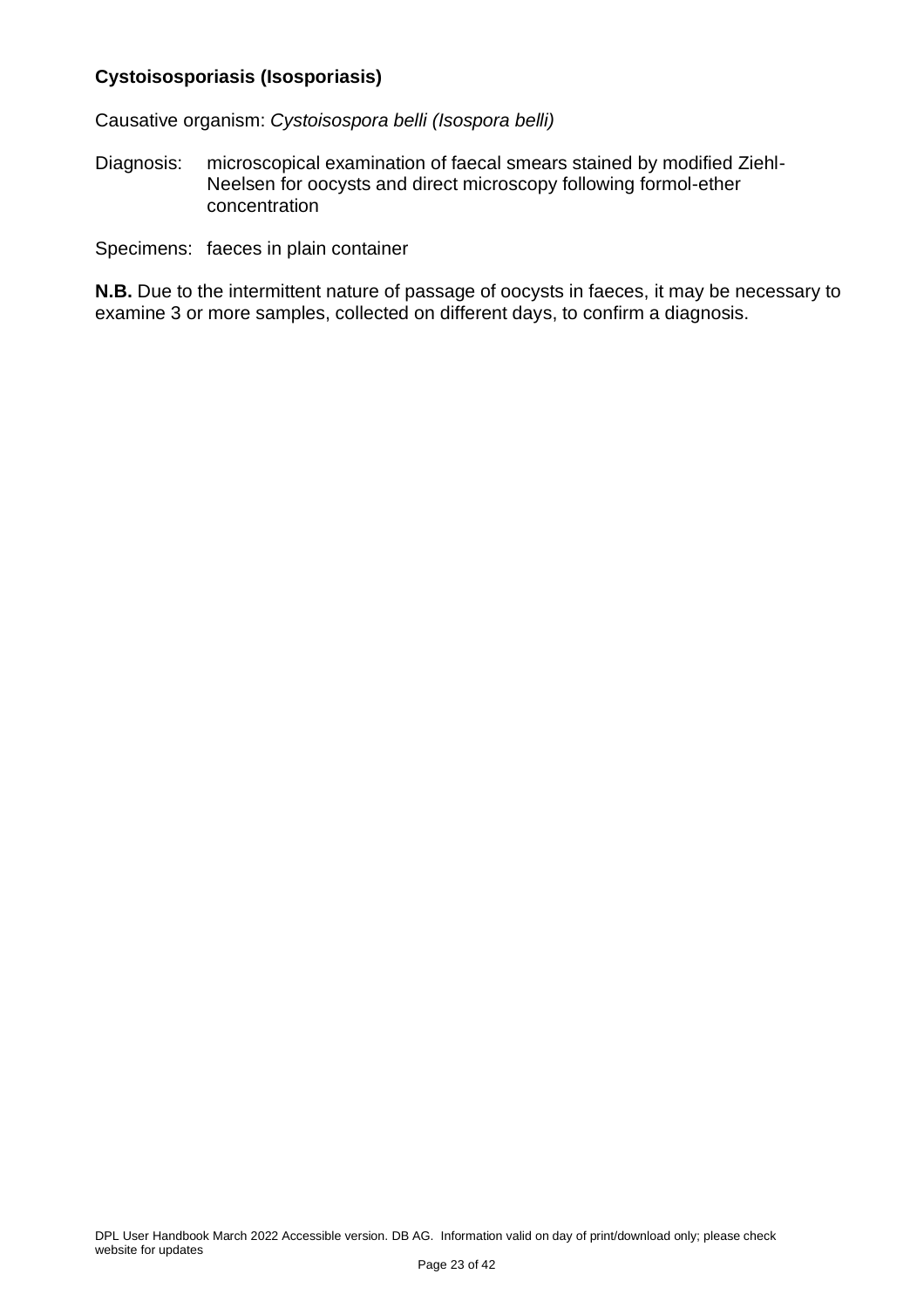#### <span id="page-23-0"></span>**Enterobiasis**

#### **Threadworm or Pinworm**

Causative organism: *Enterobius vermicularis*

Diagnosis: microscopical examination for ova

Specimens: adhesive tape smears of perianal skin

perianal swab

faeces in clean container (low sensitivity)

Adhesive tape or swab preferred.

Cut a 10cm strip of Sellotape, or similar, and press middle 3 to 5cm firmly against the right and left perianal folds, sticky side down. Stick tape onto a microscope slide and place in a slide box.

or

Moisten a swab in sterile saline and repeatedly roll over the whole of the perianal area; break off into a small volume of saline in a sterile universal.

Carry out either procedure first thing in the morning before bathing or defaecation. Repeated samples over 4 to 6 consecutive days may be necessary to confirm a diagnosis.

BEWARE eggs are highly infectious and resistant to drying!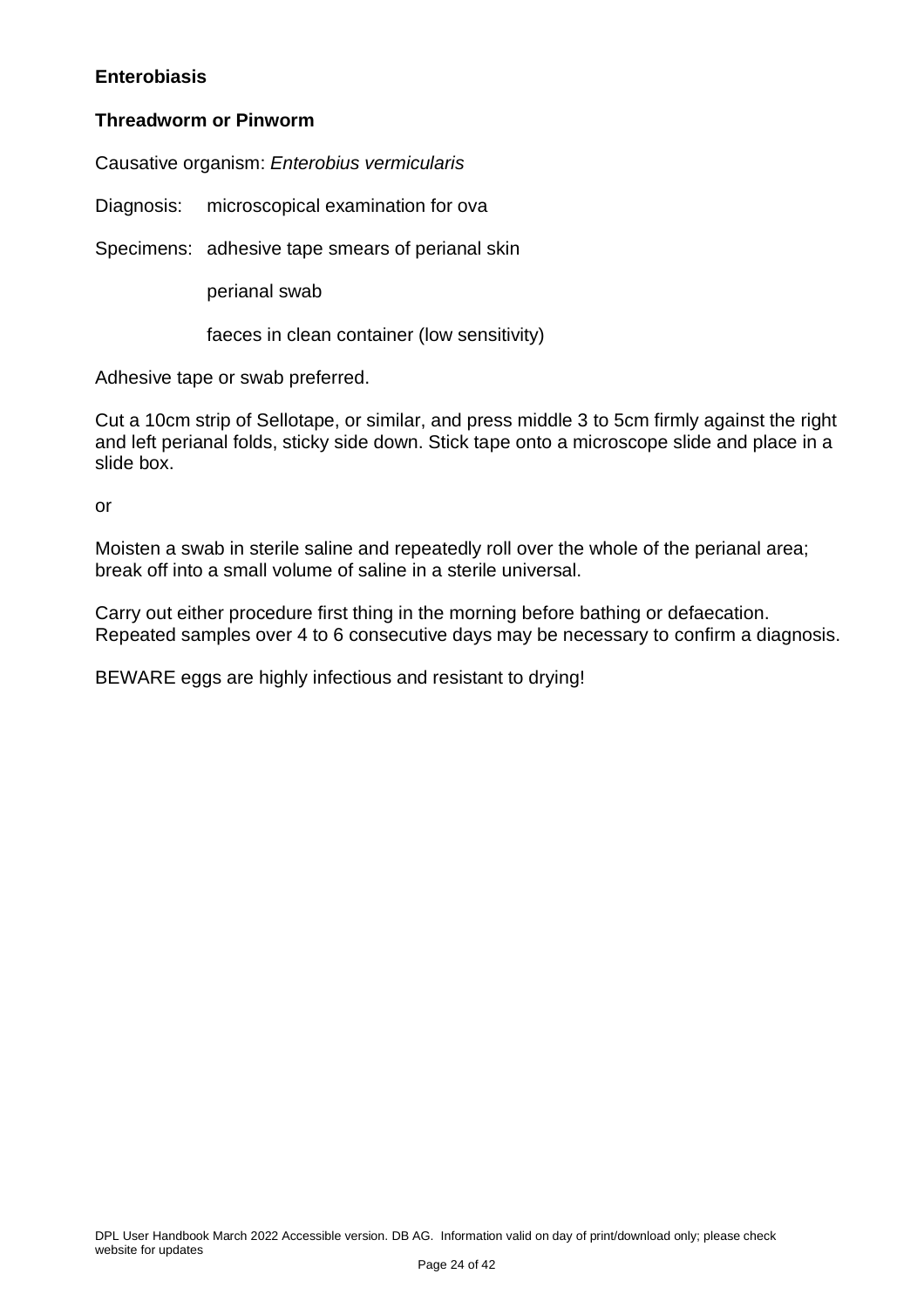#### <span id="page-24-0"></span>**Filariasis**

Causative organisms: of particular importance are *Loa loa, Wuchereria bancrofti. Brugia malayi, Onchocerca volvulus*

Diagnosis: membrane filtration and microscopical examination of peripheral blood for microfilaria (except *O. volvulus*)

examination of skin snips for microfilariae of *O*. *volvulus*

examination of histological material for adults

Specimens: 10 to 20 millilitre of citrated (preferred anticoagulant) blood (observe periodicity\* if known, if not take at any time).

> Additionally 4 unfixed thick films to be made from the blood with a minimum of delay.

> Skin snips for *O. volvulus* placed into physiological saline; advice should be sought before taking skin snips.

\*Depending on clinical and travel history, possible periodicity should be observed when taking blood.

The following filarial worms have a species name, period of activity in the body, geographical location and collection time described:

- 1. Wuchereria bancrofti, Periodic, nocturnal, Asia, Africa, Caribbean, South America, West Pacific, 10pm to 4am, peak midnight
- 2. Wuchereria bancrofti, Subperiodic, nocturnal, Thailand, Vietnam, 8 to 10pm , peak 9pm
- 3. Wuchereria bancrofti, Subperiodic, diurnal, South East Pacific, 2 to 6pm, peak 4pm
- 4. Brugia malayi, Periodic, nocturnal, South & East Asia, 10pm to 4am, peak midnight
- 5. Brugia malayi, Subperiodic, nocturnal, South East Asia, 8 to 10pm, peak 9pm
- 6. Brugia timori, Nocturnal, Lesser Sunda islands of Indonesia, including Timor, 10pm to 4am, peak midnight
- 7. Loa loa, Diurnal, West & Central Africa equatorial rainforests, 10 am to 3pm, Peak 1pm
- 8. Mansonella ozzardi, Central and South America, Caribbean, Non-periodic
- 9. Mansonella perstans, Tropical Africa, South America, Non-periodic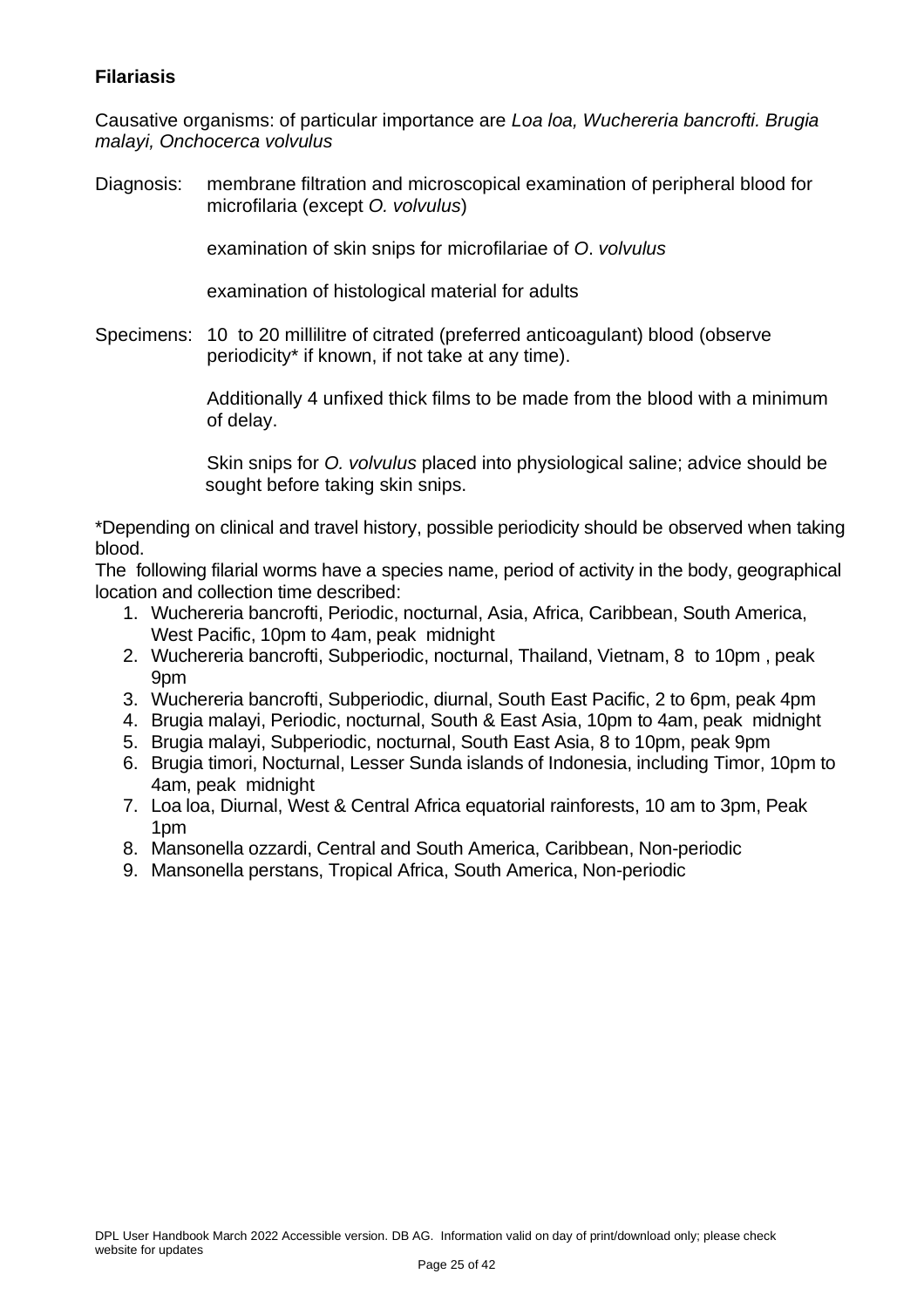#### <span id="page-25-0"></span>**Giardiasis**

(phonetic pronunciation jar di a sis)

Causative organism: *Giardia intestinalis* (synonym, *G. lamblia, G. duodenalis*)

Diagnosis: microscopy of fresh faeces for trophozoites and cysts

formol-ether concentration and microscopical examination for cysts

immunochromatographic rapid antigen test

Specimens: faeces in plain container (minimum 1 millilitre for antigen test)

if fresh and for trophozoites, examination should be carried out within 4 hours of specimen being produced. ideally when investigating trophozoites, the sample should be transported by courier at 37 degrees centigrade or ambient temperature, but certainly not refrigerated

**N.B.** Due to the intermittent nature of passage of trophozoites and cysts in faeces, it may be necessary to examine 3 or more samples, collected on different days, to confirm a diagnosis.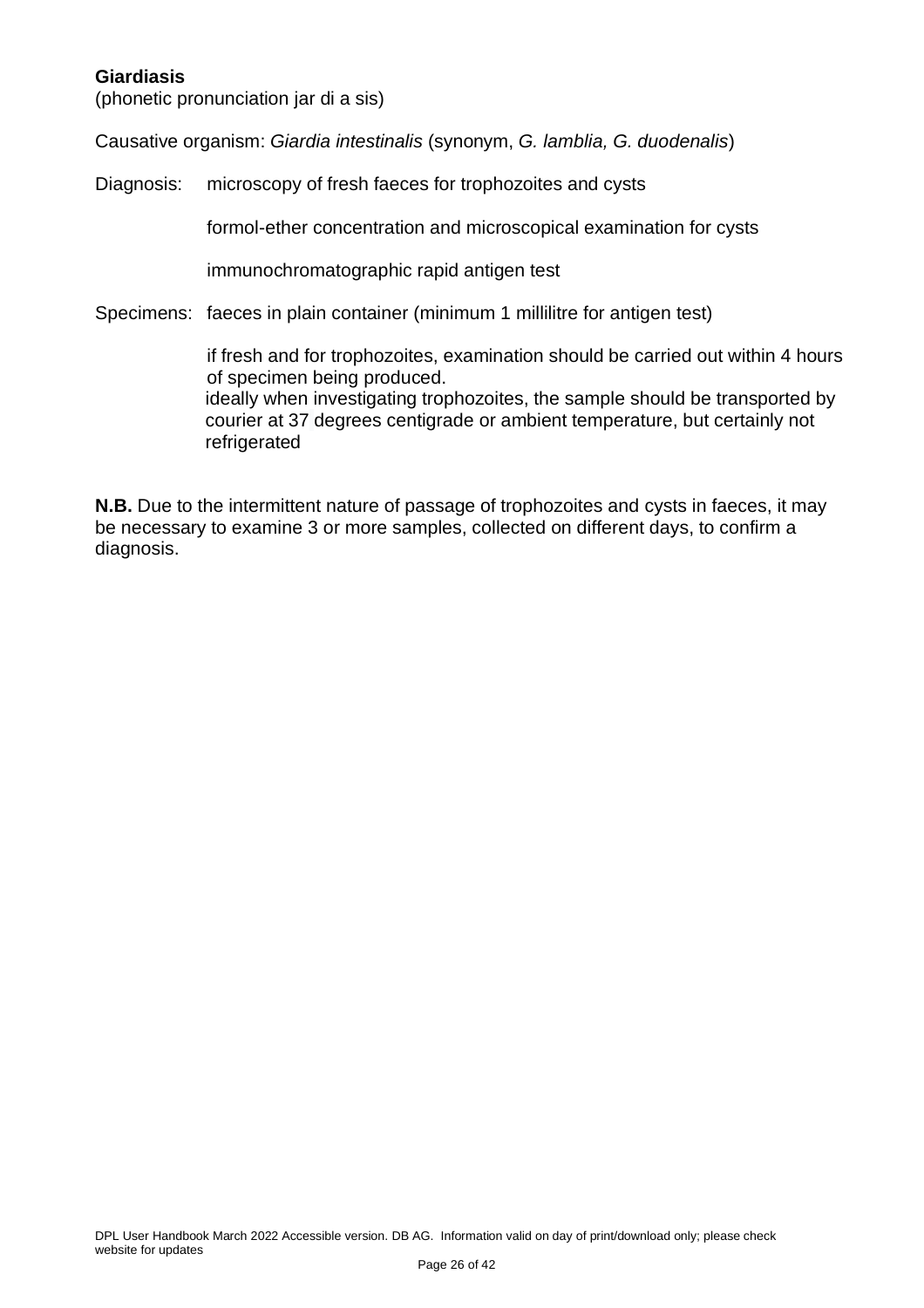#### <span id="page-26-0"></span>**Hydatid infection**

(phonetic pronunciation hi dat t did)

Causative organisms: *Echinococcus granulosus* and *E. vogeli* for cystic hydatid and *E. multilocularis* for alveolar hydatid.

Diagnosis: microscopical examination for hooks and protoscoleces in hydatid sand

Specimens: fluid or contents of cysts (fixed in formalin)

**N.B.** Clinical advice on the management of hydatid disease should be sought before considering aspiration of a cyst as leakage of fluid may cause further dissemination or an anaphylactic reaction. Advice is available from the Doctor on Duty in Infectious & Tropical Diseases at the Hospital for Tropical Diseases– telephone 0845 155 5000 (UCLH switchboard)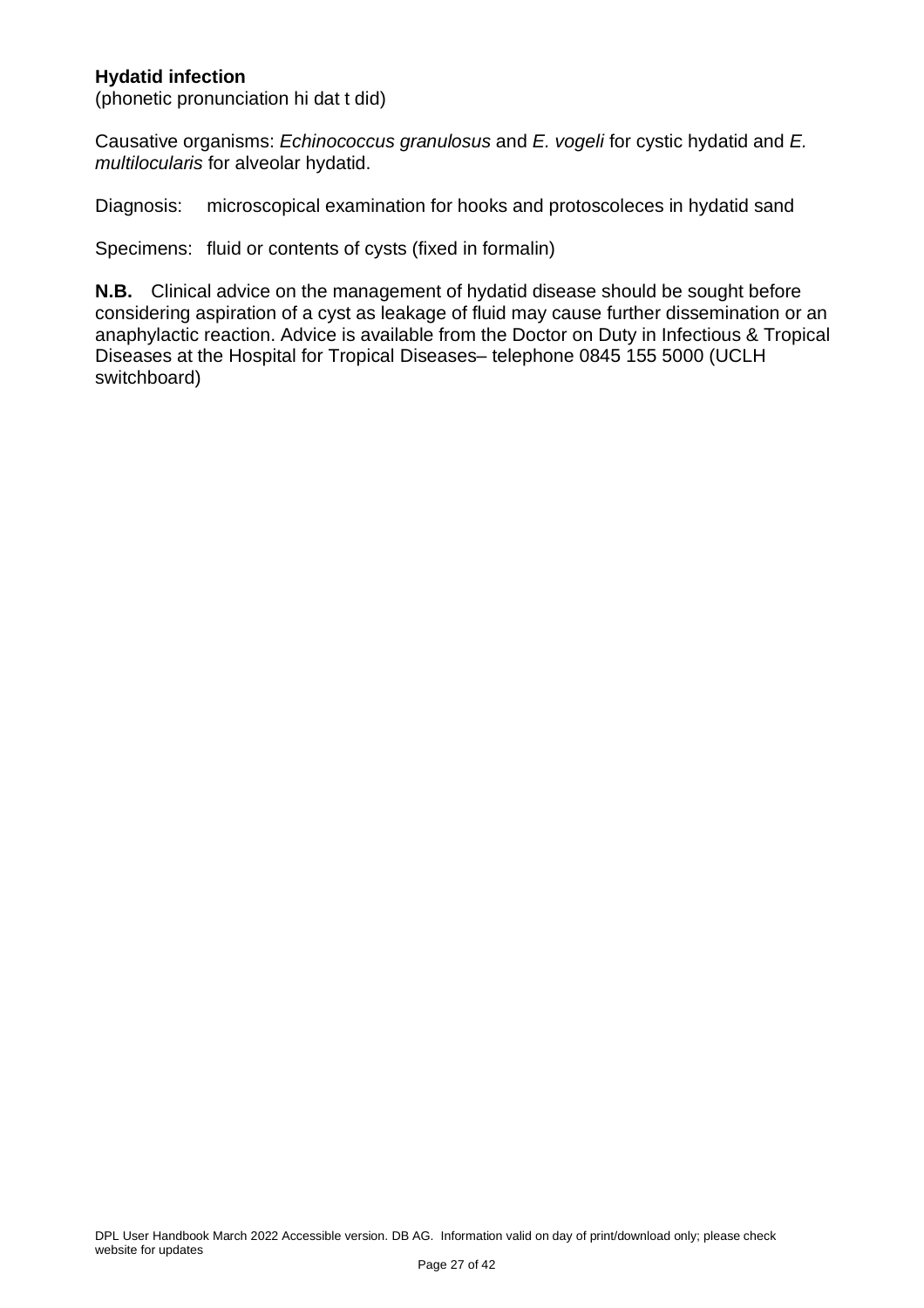#### <span id="page-27-0"></span>**Insects and other arthropods**

Soft-bodied specimens (such as mites, maggots, other larvae) should be sent preserved in 70% alcohol in a suitable container; if left unpreserved they may degrade during the transportation period. Hard bodied specimens (beetles, flies, anything with a rigid exoskeleton) should be sent dry, as certain morphological features are lost in flies preserved in alcohol (this is particularly true of mosquitoes).

Where specimen has been excised from the patient and there is a risk of infection, the specimen should be fixed in 10% buffered formalin (as used for histology) or 10% formol water/saline, then rinsed in distilled water and transferred to 70% ethanol.

Allow specimen to remain intact if possible, giving full clinical details including travel history and site of extraction if relevant.

Please note that entomology investigations are conducted by the LSHTM Medical Entomologist and are not within the scope of accreditation of the Diagnostic Parasitology **Laboratory**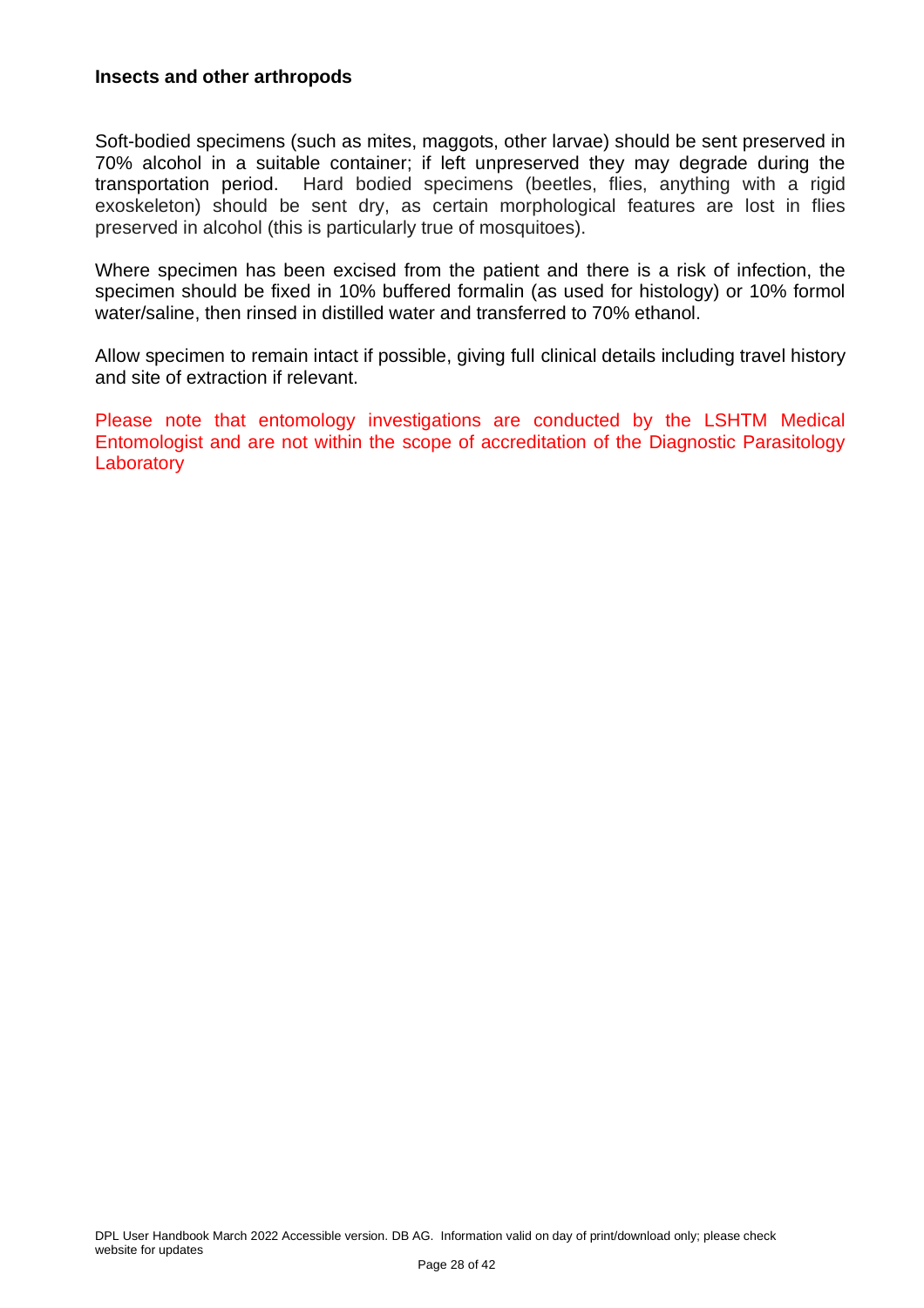#### <span id="page-28-0"></span>**Intestinal parasitic infections with helminths and protozoa (general)**

A wide range of nematodes, cestodes, trematodes and protozoa are dealt with in this laboratory; some are listed individually e.g. amoebiasis, cryptosporidiosis, cyclosporiasis, giardiasis, microsporidiosis, schistosomiasis, strongyloides.

See also pages for individual parasites

Diagnosis: macroscopical examination of faeces for adult worms and segments

direct microscopy of fresh faeces for trophozoites

formol-ether concentration of faeces and microscopy for ova, cysts and larvae

iron-haematoxylin staining and microscopy of SAF-fixed faeces for protozoal trophozoites

Specimens: faeces in plain container for adult worms, segments and concentrationfor OCP screen, minimum 1 gram faeces or 2 millilitre if the sample is liquid. **N.B.** do not refrigerate if Strongyloides culture required.

> SAF fixed faeces for trophozoites (especially suitable when a fresh sample is not practical and for fragile organisms e.g. *Dientamoeba fragilis & Blastocystis hominis*) sample volume as indicated on collection pot

> fresh faeces for trophozoites ideally when investigating trophozoites, the sample should be transported by courier at 37 degrees centigrade or ambient temperature, but certainly not refrigerated.

#### **N.B.**

- 1. Due to the intermittent nature of passage of parasites in faeces, it may be necessary to examine 3 or more samples, collected on different days, to confirm a diagnosis.
- 2. We can supply kits for the collection of faeces in SAF please contact us if required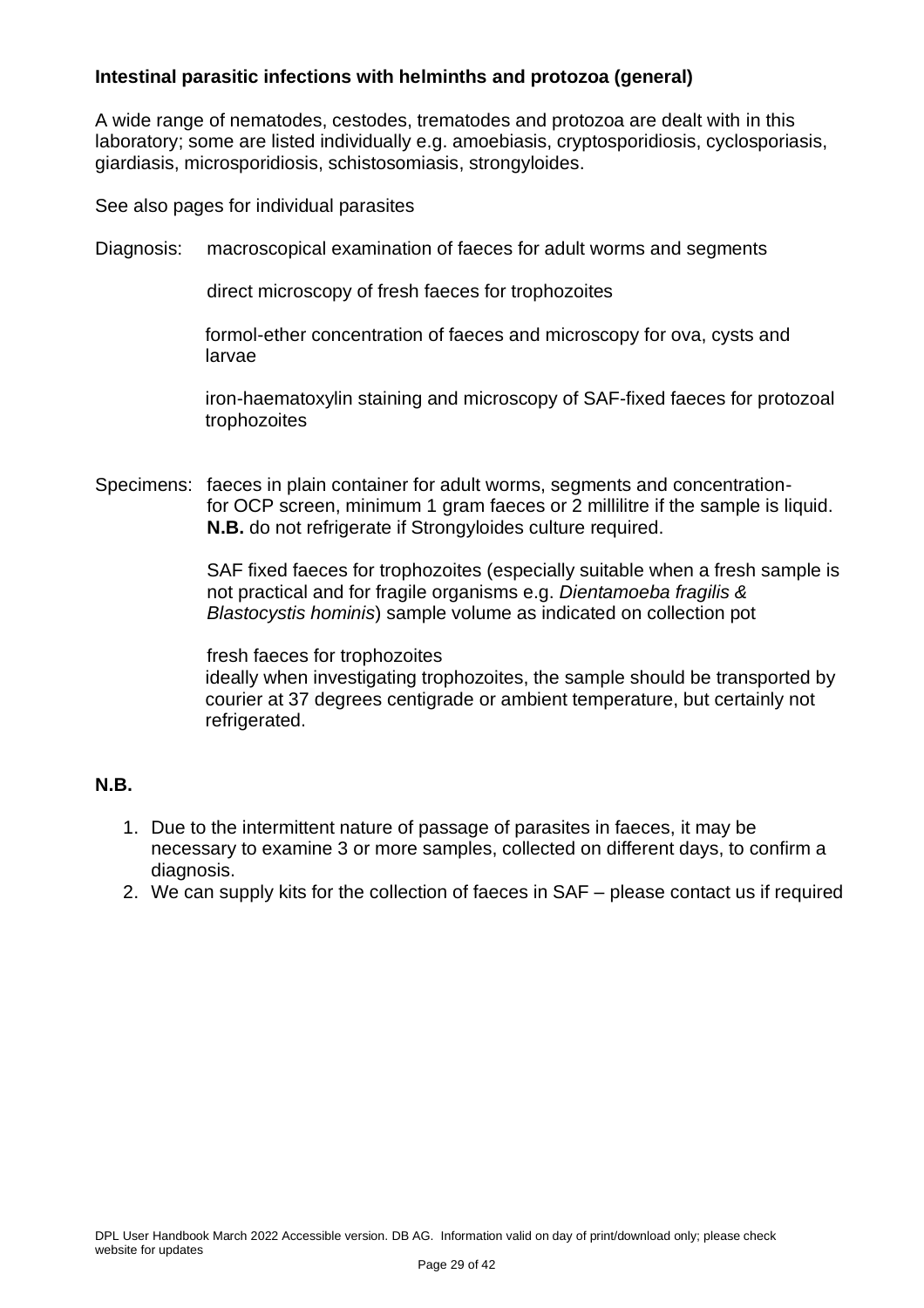#### <span id="page-29-0"></span>**Leishmaniasis**

#### **Visceral, Cutaneous & Mucosal leishmaniasis**

Causative organism: Leishmania species.

Diagnosis: microscopy of stained aspirates and smears.

histological examination of ready-stained tissue sections for presence of parasites

Specimens: This laboratory only performs microscopy of impression smears or tissue sections from e.g. bone marrow, lymph, spleen, liver, tissue. Ideally the sending laboratory should send at least two smears, fixed and unstained, although we can also examine ready-stained smears.

For a full investigation of cutaneous or visceral leishmaniasis please contact Clinical Parasitology, HSL Analytics LLP, telephone 020 7307 9400 and ask for Parasitology which offers a range of investigations including culture, serology (for visceral Leishmaniasis) and PCR.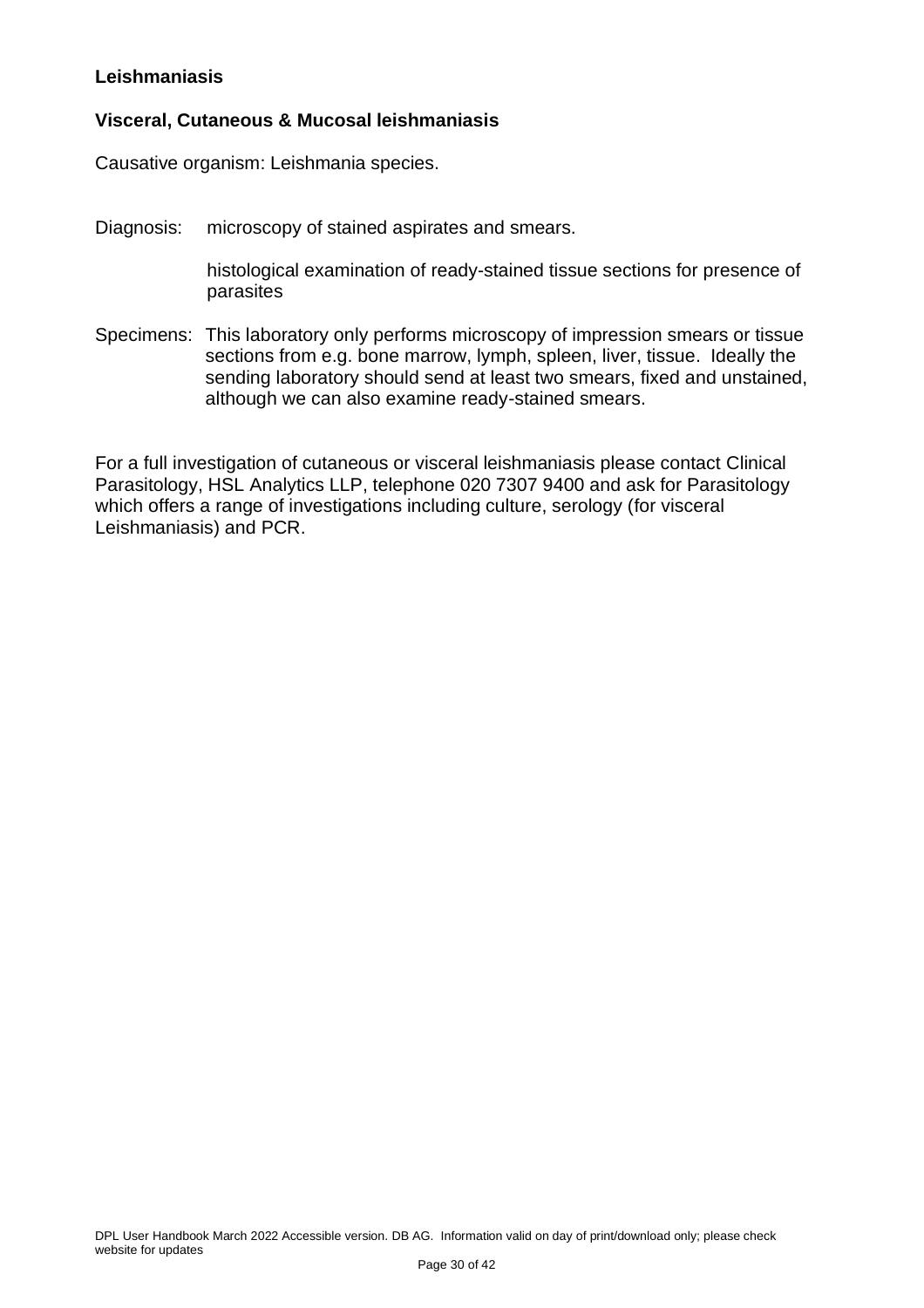#### <span id="page-30-0"></span>**Malaria**

Please refer to the separate UK HSA Malaria Reference Laboratory handbook for full details of this service, handbook and referral forms available at

www.malaria-reference.co.uk

**N.B. Serology** is occasionally useful in detecting evidence of past infection, but its main indication in the UK is for blood donor screening. **Serology has no place in the diagnosis of acute malaria, for which blood films are mandatory.**

Serology is no longer performed by this laboratory, but may be obtained from the Clinical Parasitology, HSL Analytics LLP at the Hospital for Tropical Diseases (HTD) see page 14- 15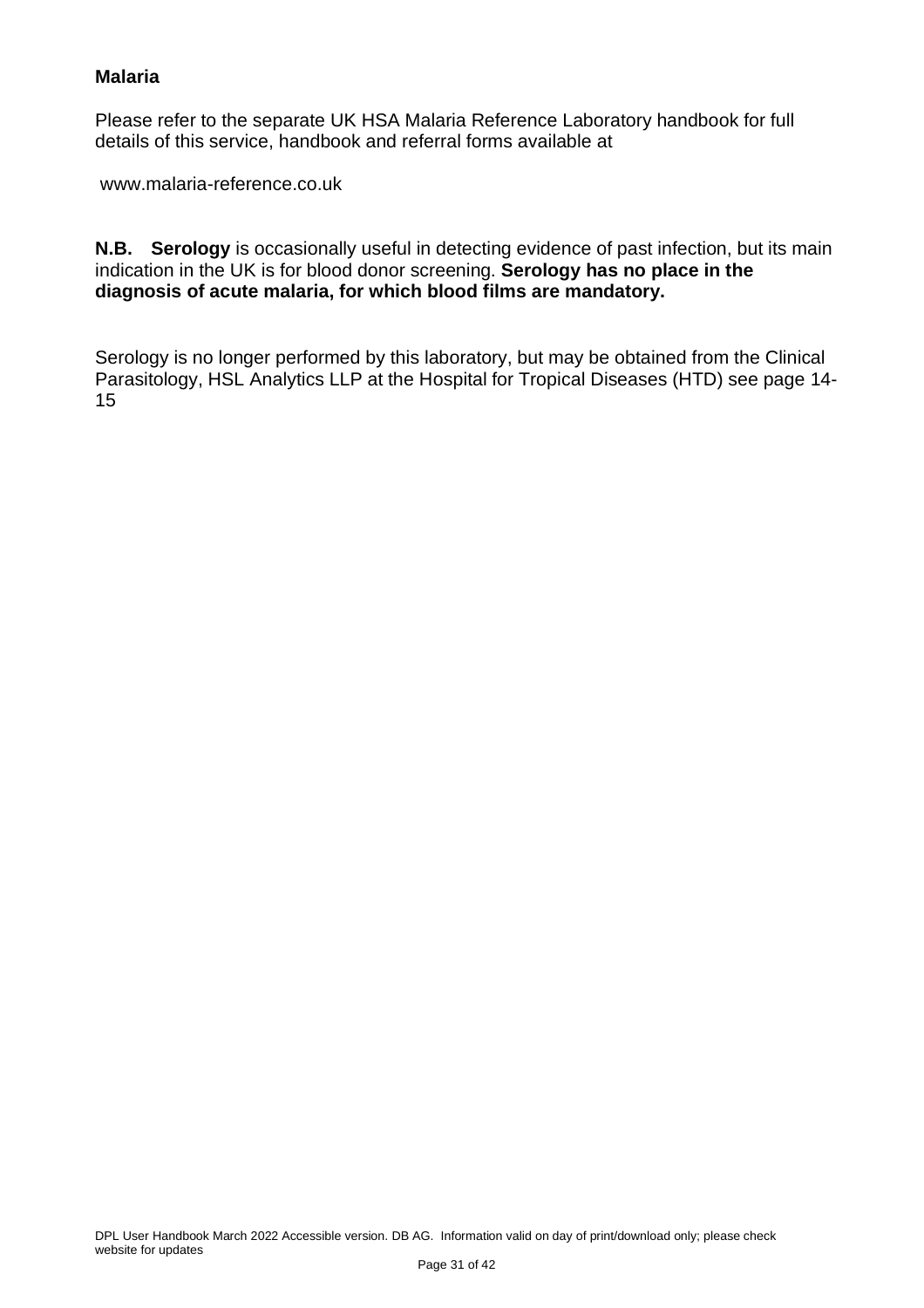#### <span id="page-31-0"></span>**Microsporidiosis**

Causative organisms: including *Enterocytozoon bieneusi*, *Encephalitozoon intestinalis*

Diagnosis: microscopical examination of strong trichrome stained faecal or urine smears for microsporidial spores

Specimens: faeces

urine

**N.B.** Due to the intermittent nature of passage of spores, it may be necessary to examine 3 or more samples, collected on different days, to confirm a diagnosis.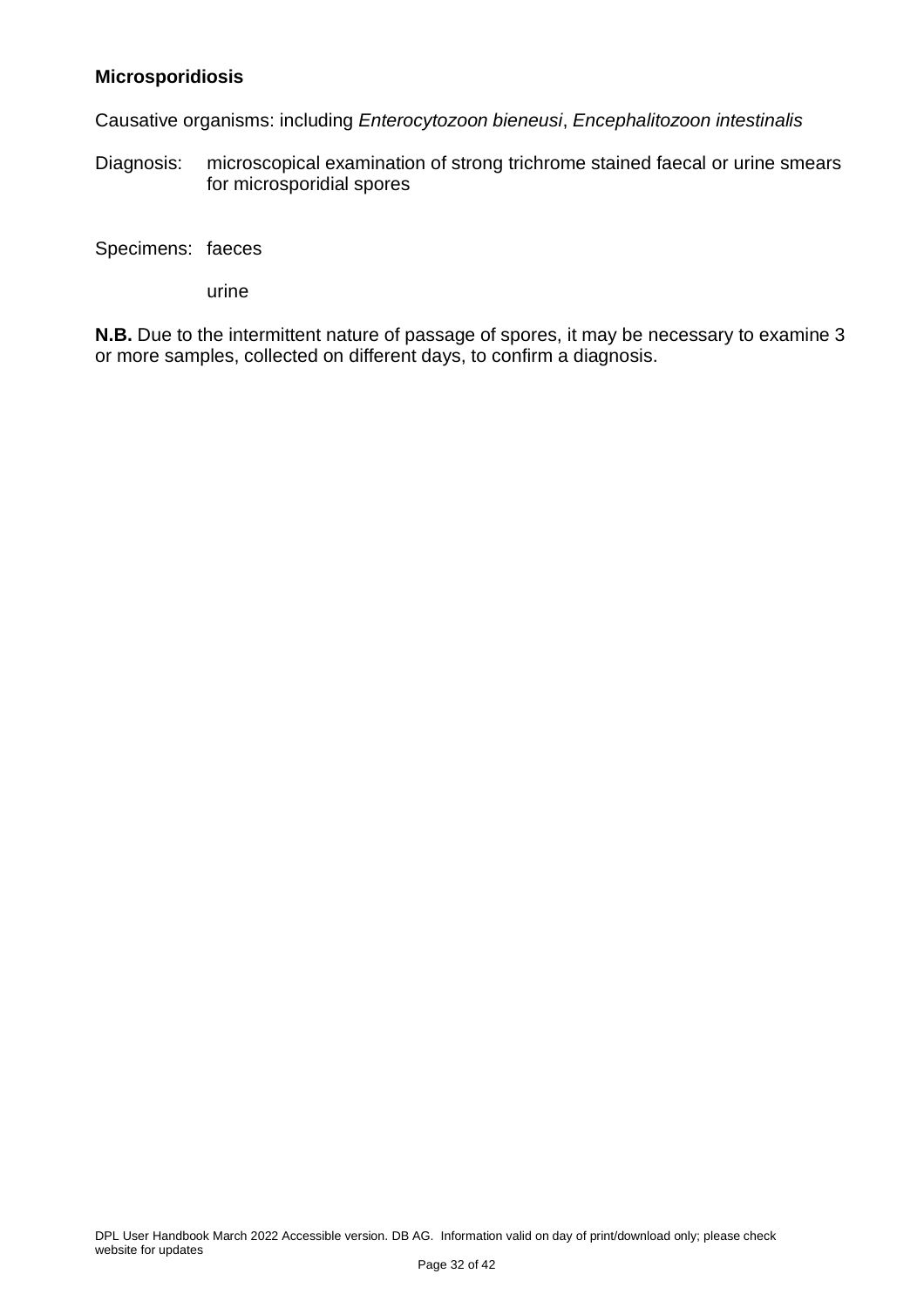#### <span id="page-32-0"></span>**Schistosomiasis**

(phonetic pronunciation shist I so my ay sis)

#### **(Bilharzia)**

Causative organism: *Schistosoma mansoni, S. haematobium, S. japonicum, S. intercalatum and S. mekongi*

Diagnosis: formol-ether concentration and microscopy of faeces for ova

microscopical examination of urine after concentration or filtration

microscopical examination of squash preparations of tissue for ova

examination of stained histology sections

Specimens: faeces in plain container, minimum 1 gram faeces or 2 millilitre if sample is liquid

> urine in a plain, sterile container - either a midday urine specimen (between noon and 3 pm) or a 24-hour collection of terminal urine - if a single urine specimen is to be submitted there should ideally be a minimum volume of 10 millilitre

**N.B.** eggs may be found trapped in the blood and mucus in the terminal portion of the urine specimen.

1 millilitre of undiluted formaldehyde should be added to the specimen to preserve any eggs that may be present.

tissue, unfixed biopsy material (rectal, sigmoid, bladder) material for squashes

ready-stained sections for histological examination.

**N.B.** when screening after return from an endemic area, it is advisable to examine both urine and faeces.

Due to the intermittent nature of passage of parasites, it may be necessary to examine 3 or more samples, collected on different days, to confirm a diagnosis.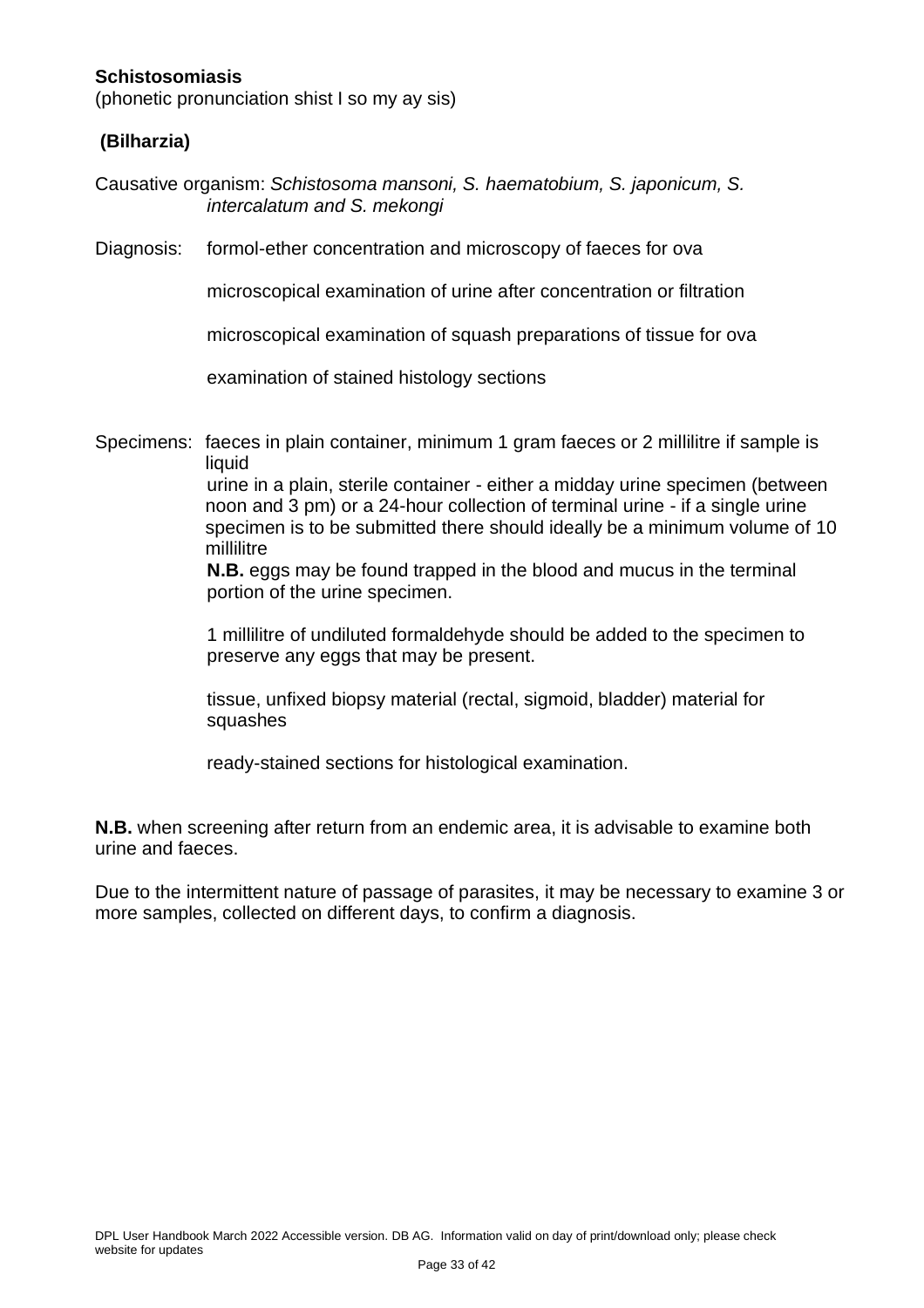#### <span id="page-33-0"></span>**Strongyloidiasis**

(phonetic pronunciation strong e llyod I a sis)

Causative organism: *Strongyloides stercoralis*

- Diagnosis: microscopical examination for larvae and adults isolation of larvae
- Specimens: faeces, for OCP screen, minimum 1 gram faeces or 2 millilitre if sample is liquid Duodenal or jejunal aspirate

For isolation of strongyloides, 8-10 gram faeces and as much as possible for aspirates

**N.B.** Please do not refrigerate specimen if isolation is required

Due to the intermittent nature of passage of parasites in faeces, it may be necessary to examine 3 or more samples, collected on different days, to confirm a diagnosis.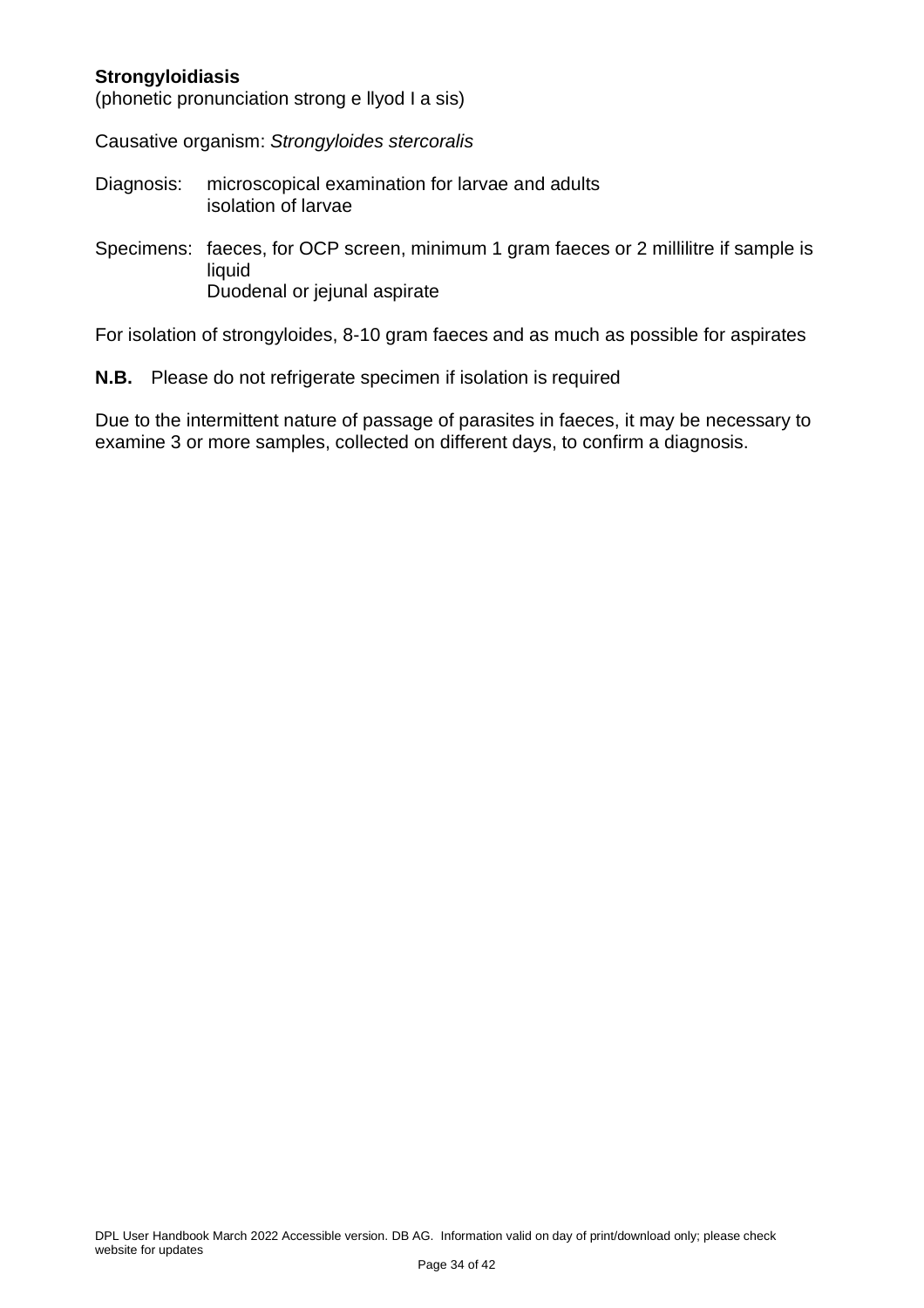#### <span id="page-34-0"></span>**Trichinosis**

(phonetic pronunciation trick in o sis)

Causative organism: *Trichinella spiralis*

Diagnosis: microscopical examination for larvae by squash

Specimens: \*unfixed or fixed muscle biopsy

**N.B.** it is widely considered unnecessary to perform biopsy for the diagnosis of this parasite, the alternative being serology (performed at Clinical Parasitology, HSL, HTD, see page 15)

Advice on collection of samples is available from the Doctor on Duty in Infectious & Tropical Diseases at the Hospital for Tropical Diseases – telephone 0845 155 5000 (UCLH switchboard)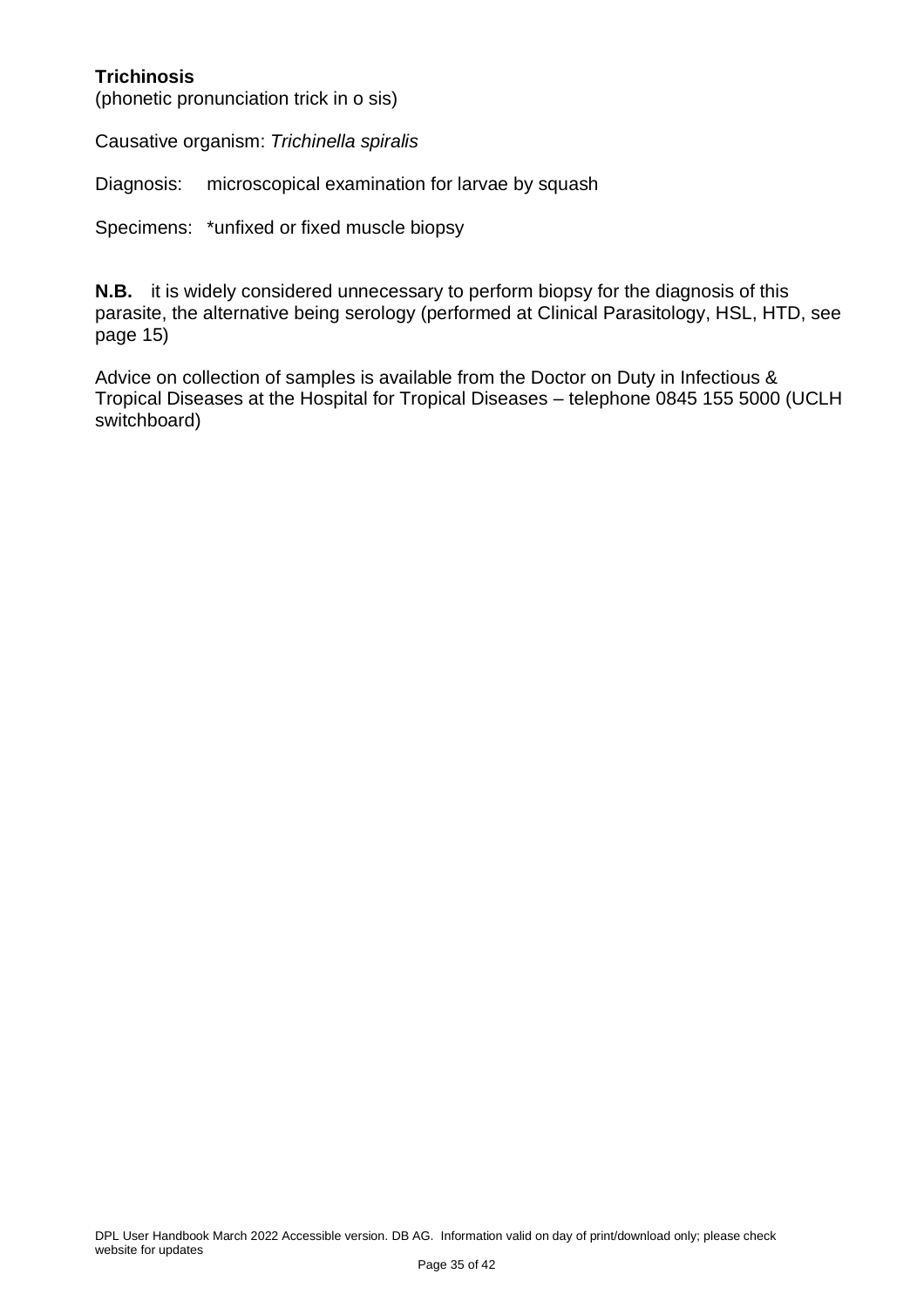#### <span id="page-35-0"></span>**Trypanosomiasis – African Sleeping sickness**

Causative organism: *Trypanosoma brucei rhodesiense*, *T.b. gambiense*

Diagnosis: microscopical examination of blood films for trypomastigotes

microscopical examination of cerebrospinal fluid where neurological involvement **\***

- Specimens: 2 methanol-fixed thin and 2 unfixed thick blood films for microscopy; blood taken into anticoagulant (preferably heparin) should be used and films made with a minimum of delay and preferably within 2 hours of taking the blood.
	- \*CSF

\*Advice should be sought before attempting to take CSF sample for diagnosis, due to risk of introducing trypanosomes into the CNS from the blood, please contact the Doctor on Duty in Infectious & Tropical Diseases at the Hospital for Tropical Diseases - telephone 0845 155 5000 (UCLH switchboard)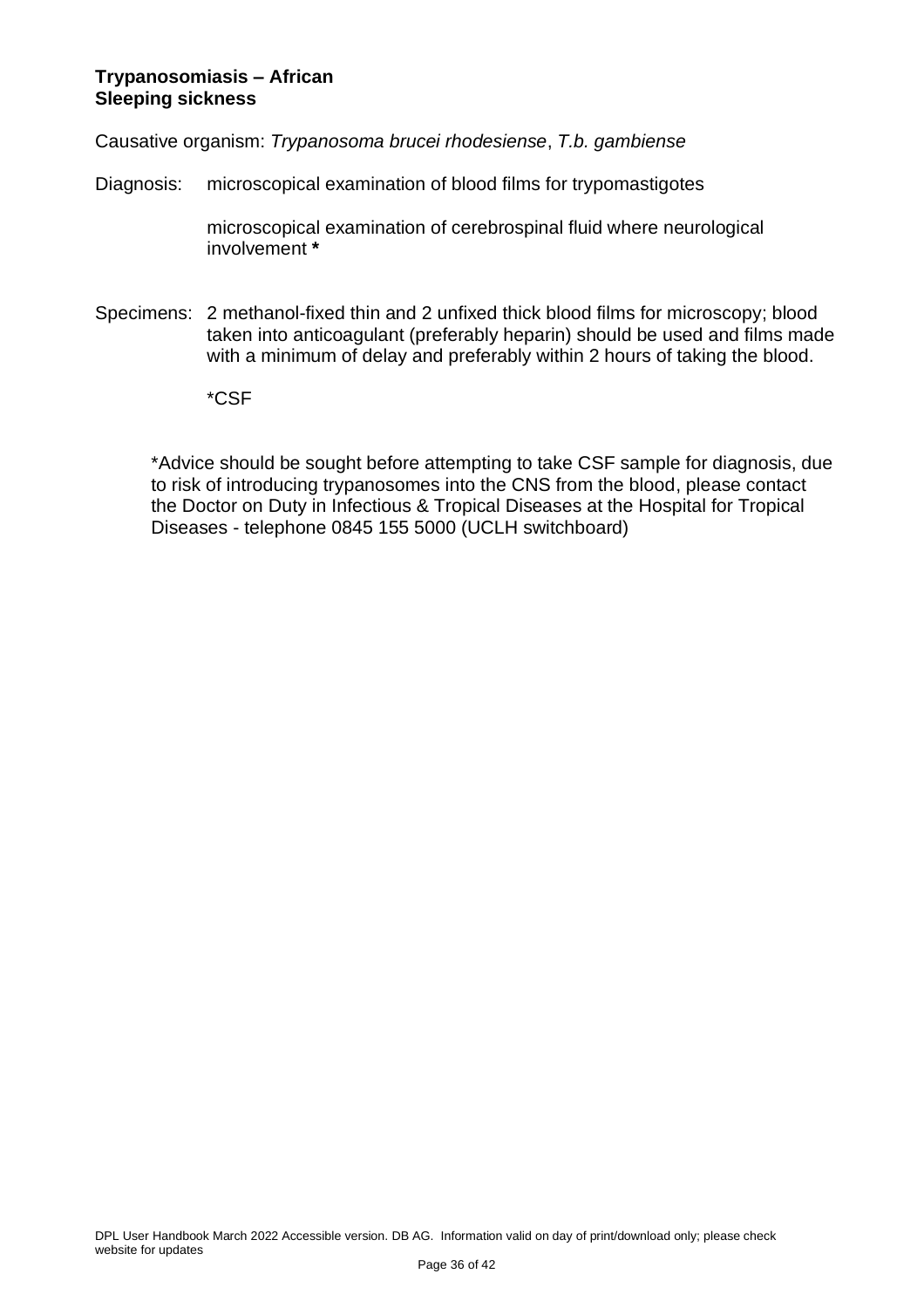#### <span id="page-36-0"></span>**Trypanosomiasis – South American**

#### **Chagas Disease**

Causative organism: *Trypanosoma cruzi*

Diagnosis: microscopy of blood film in the acute stage (extremely rarely seen in the UK)

PCR

Specimens: Blood collected into EDTA, 8-10 millilitre from adult, 1-2 millilitre from child

PCR is essential in the investigation of suspected acute cases (e.g. neonates, travellers, reactivations).

Before sending samples please discuss the case with the Doctor on Duty in Infectious & Tropical Diseases at the Hospital for Tropical Diseases – telephone 0845 155 5000 (UCLH switchboard)

**N.B.** Serology is the usual method for diagnosis in the chronic phase and this should be performed before PCR is considered. *T. cruzi* serology is performed at Clinical Parasitology, HSL at the Hospital for Tropical Diseases, see p 15 for full details.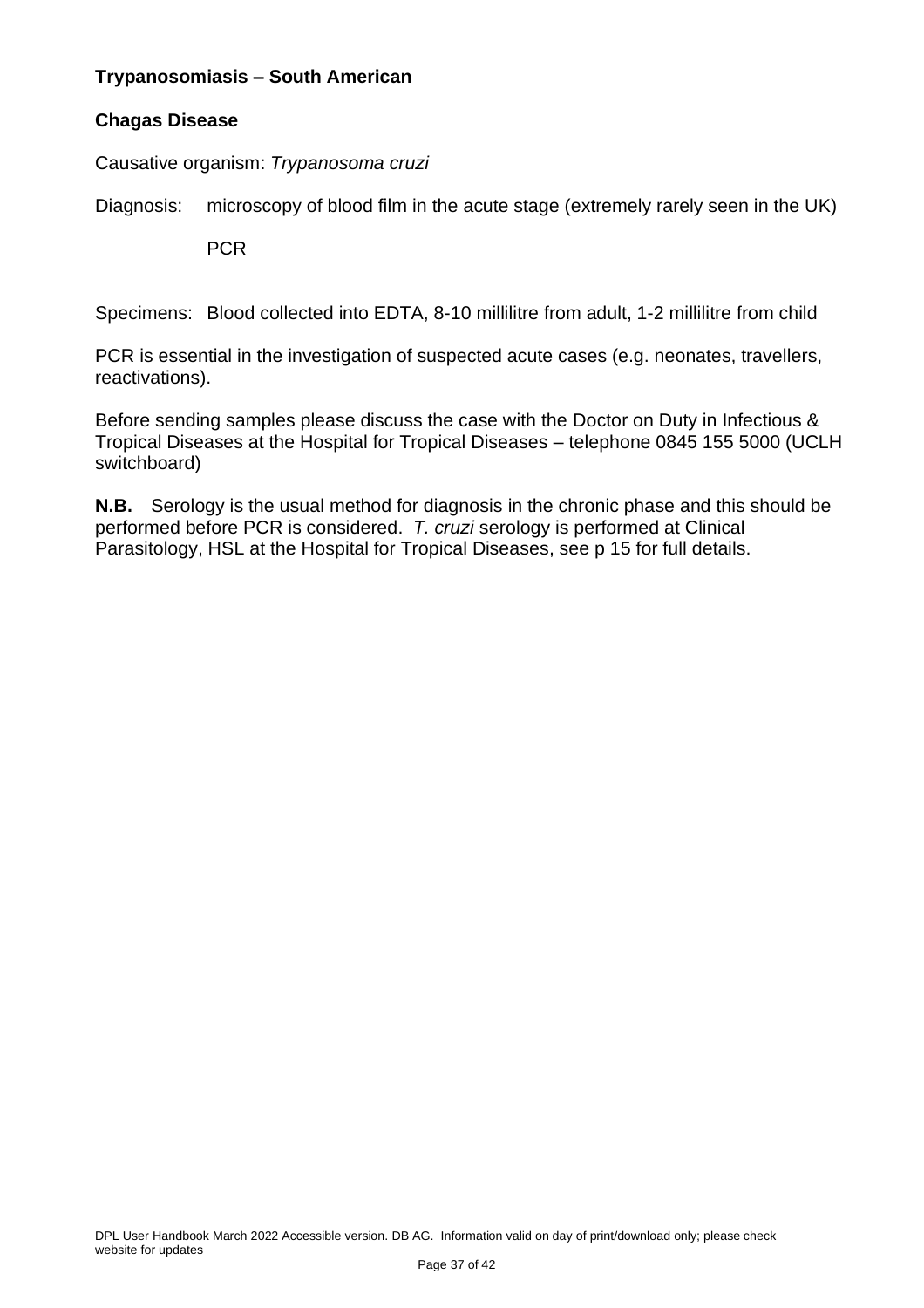#### <span id="page-37-0"></span>**Worms - general**

Diagnosis: macroscopical examination of adult worms and segments For example *Ascaris lumbricoides, Enterobius vermicularis,Taenia spp., Diphyllobothrium latum*

formol-ether concentration of faeces and microscopy for ova and larvae

Specimens: faeces in plain container for adult worms, segments and concentration, minimum 1 gram faeces or 2 millilitre if sample is liquid

Whole worms and segments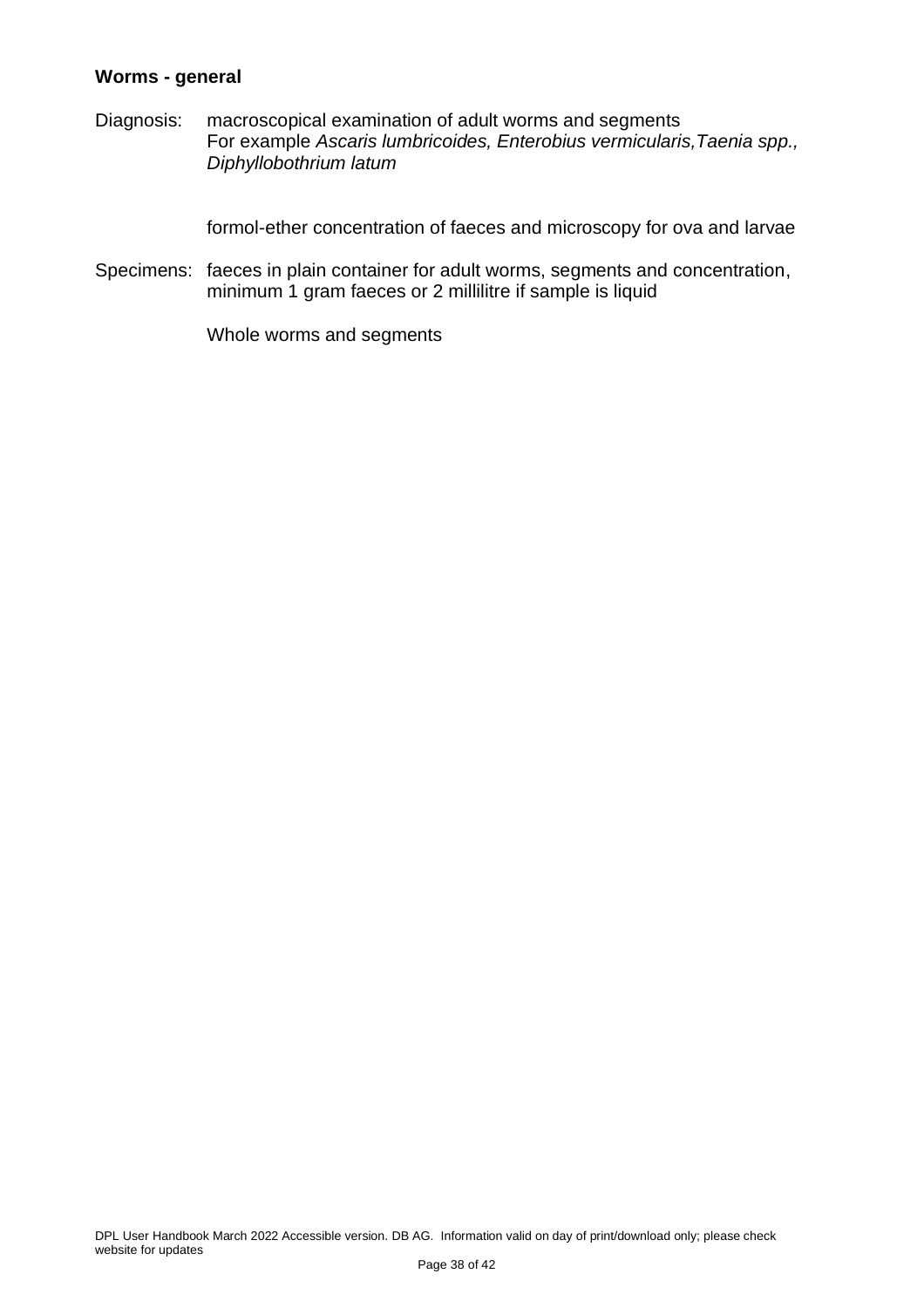#### <span id="page-38-0"></span>**4. Laboratory Schedule & Turnaround Times**

Generally, specimen processing is begun on the day of receipt. Specimens that require microscopy only may have results available that same day whereas investigations processed in batches, those requiring culture or worm identification will take variable periods of time. As a reference laboratory some investigations are highly unusual and so target turnaround times serve as a guide only. When complete, final reports are produced and posted the same or next working day – interim or final telephone reports are always available upon request.

#### **Results of any urgent investigations will be telephoned to the requesting laboratory immediately.**

Turnaround time guideline:-

from receipt of specimen to release of report (telephoned or posted letter), in working days).

*Malaria:-*

Diagnosis or confirmation by blood film and or immunochromatographic techniques: 1-2 working days. Telephoned results available within 2 hours of receipt of specimen, upon request.

Diagnosis or confirmation by PCR:- 1-4 working days.

#### **Intestinal Parasitology:-**

Specimen processing takes between 1 and 6 working days, depending upon the range of investigations required for each specimen (for example, concentration, specific staining, microscopy, Techlab ELISA, amoebic culture, Stronglyloides isolation.

#### *Acanthamoeba culture:-*

Culture usually takes up to 7 working days; microscopy results, where applicable, available in the interim. All positive results telephoned

N.B. a further 2 days is required where dry lens cases are received as a pre-culture stage is needed

#### *Acanthamoeba PCR:-*

Up to 10 working days. Positive results from either test telephoned in advance of final report.

#### *T. cruzi PCR*

Suspected acute (neonate, travel, transplant-associated, needle-stick injuries) are treated as urgent and results are usually available within 1-2 working days. Please contact us to discuss the case before the sample is sent.

Chronic cases: assay run 1-2 times monthly, batched – please contact us if regarded as more urgent e.g. possible reactivation

*Worm Identification* 1-6 working days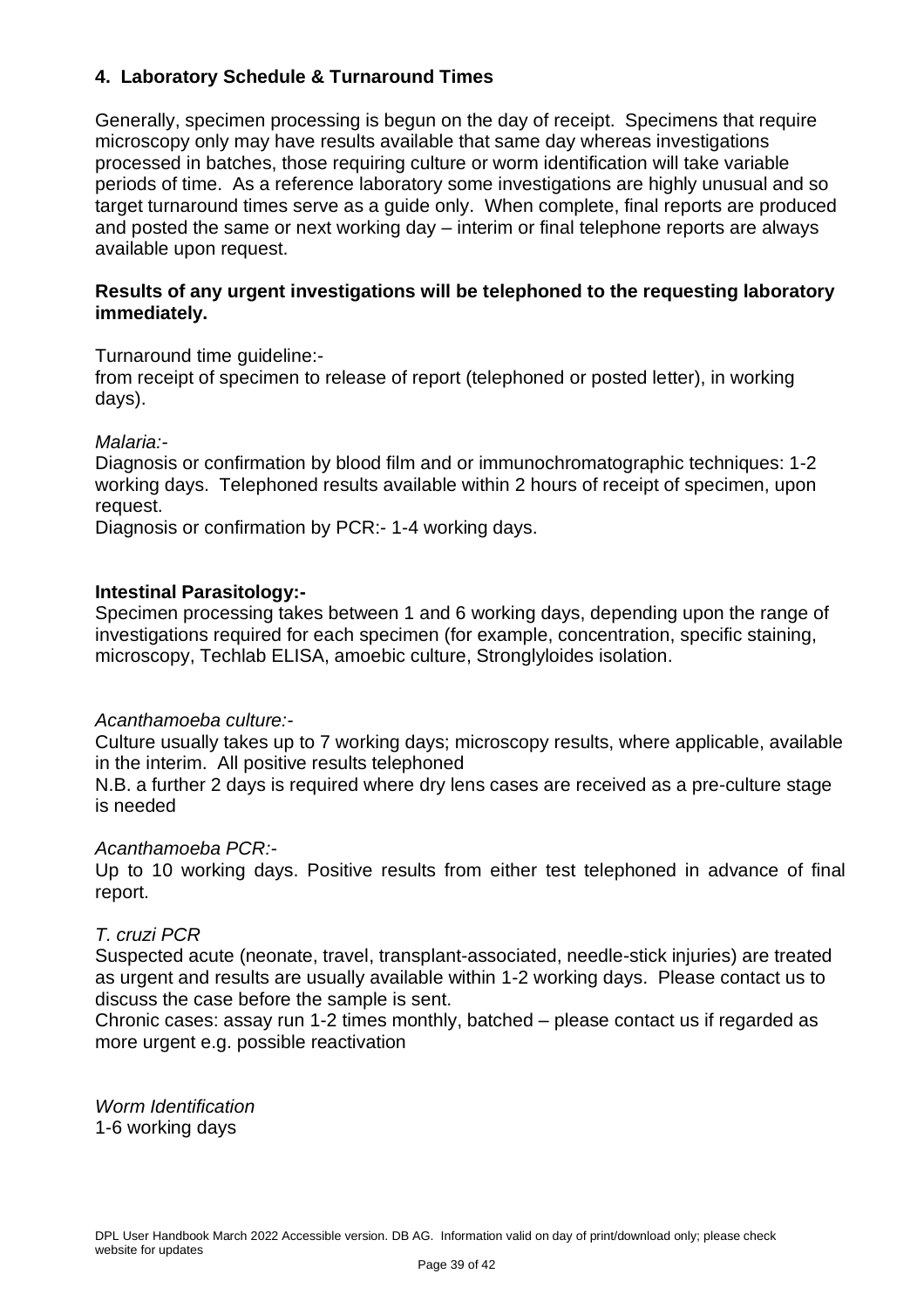#### *Microscopy of stained/unstained specimens* e.g. hydatid, blood parasites, pus: 1-6 working days

#### *Entomology-*

This is variable depending upon specimen. The turnaround time is normally 2 - 5 working days but may take longer. If your request is urgent, we advise that you contact us before sending the sample to discuss.

#### <span id="page-39-0"></span>**5. Charges**

For current scale of charges please contact the laboratory for information.

Should there be any change to this, all laboratories will be given, wherever possible, a minimum of 2 months advance notice.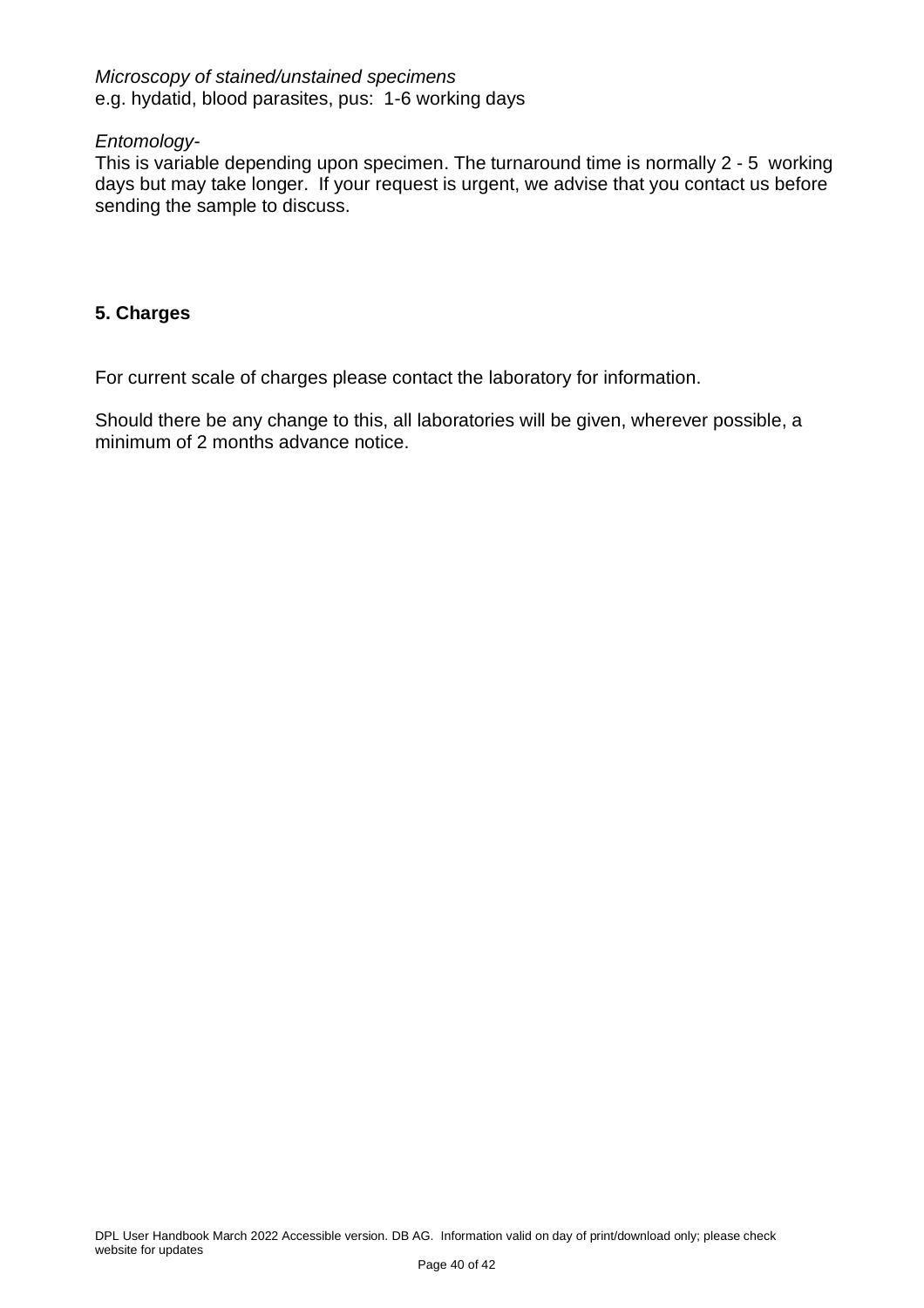## <span id="page-40-0"></span>E. Results and Reports

#### <span id="page-40-1"></span>**1. Written reports**

Reports are printed and dispatched by Royal Mail each working day.

In most cases it can be assumed that the written report is final, however if further results are to follow, or if a repeat specimen is required, this will be clearly stated. Interim reports, where necessary, will normally be given by telephone and confirmed in a full and final written report.

Interpretation of results and comments on individual cases will be given where required.

Please contact the laboratory on 020 7927 2427 to obtain results or to arrange for copies of paper reports if not received.

#### <span id="page-40-2"></span>**2. Telephone reports**

Results of urgent investigations, those which may aid immediate patient management, or any results specifically requested by the sending laboratory will be telephoned as soon as they become available.

The name and status of the person to whom results are given will be required for our records. The Clinical Laboratory Director will telephone to discuss results where clinical interpretation or advice is required.

The results of some investigations may be rapidly available and to aid the management of certain infections will be telephoned immediately. Examples are:

- Primary diagnosis of malaria by microscopy and or molecular and immunochromatographic techniques
- *P. falciparum* or *P. knowlesi* where undiagnosed by the requesting laboratory
- *T. cruzi* PCR positive
- Trypanosomes in blood films
- Diagnosis of *E. histolytica* by microscopy and antigen–specific ELISA
- *Giardia intestinalis*
- Hydatid
- Babesia
- *T. solium*
- Any other pathogen where prompt initiation of treatment is considered necessary.

All telephoned reports, whether initiated by the reference laboratory or the requesting laboratory, will be confirmed with a written report.

Please contact the laboratory on 020 7927 2427 to obtain results.